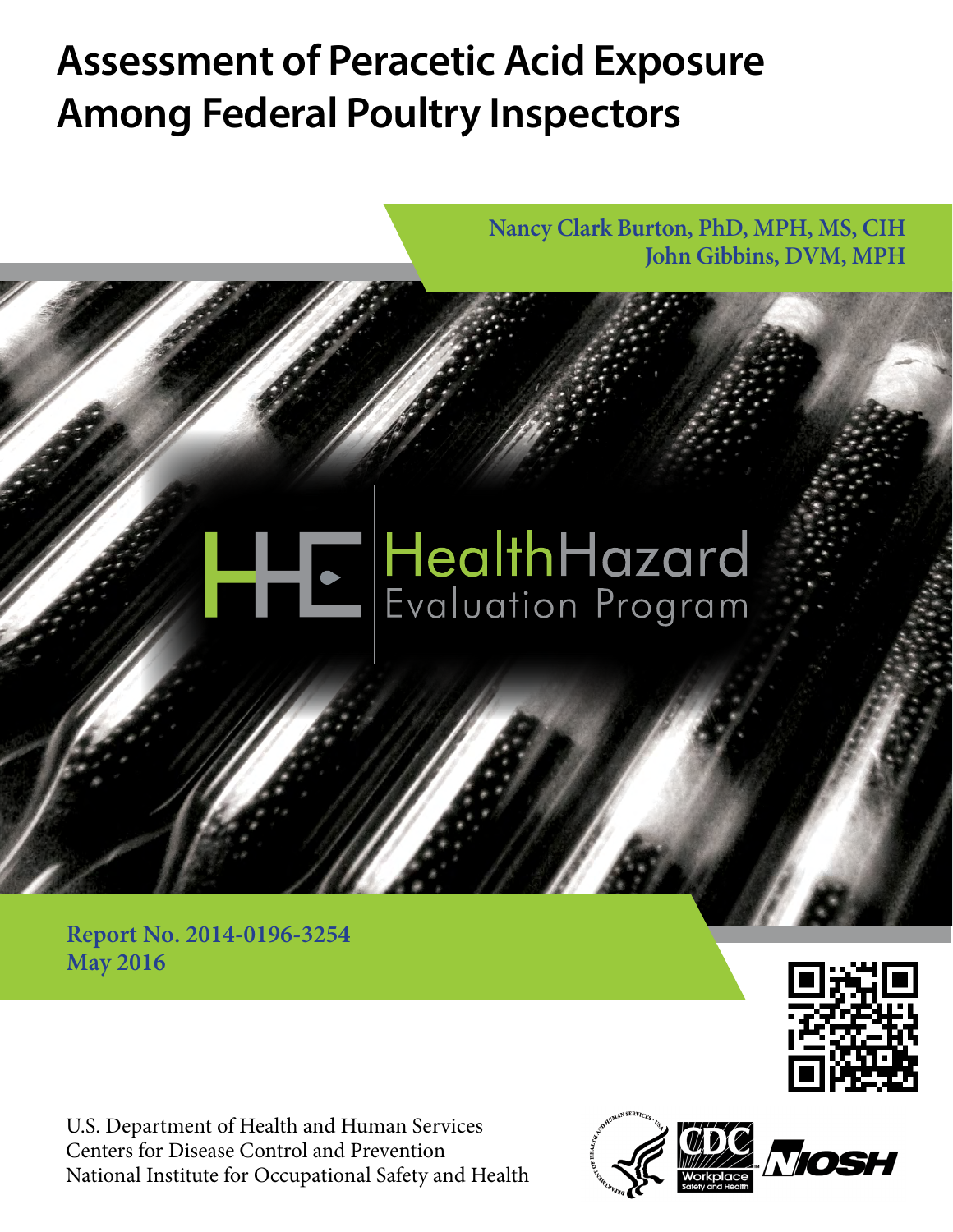## **Contents**

| <b>Results and Discussion 4</b> |
|---------------------------------|
|                                 |
|                                 |
|                                 |
|                                 |
| Acknowledgements 17             |

The employer is required to post a copy of this report for 30 days at or near the workplace(s) of affected employees. The employer must take steps to ensure that the posted report is not altered, defaced, or covered by other material.

The cover photo is a close-up image of sorbent tubes, which are used by the HHE Program to measure airborne exposures. This photo is an artistic representation that may not be related to this Health Hazard Evaluation. Photo by NIOSH.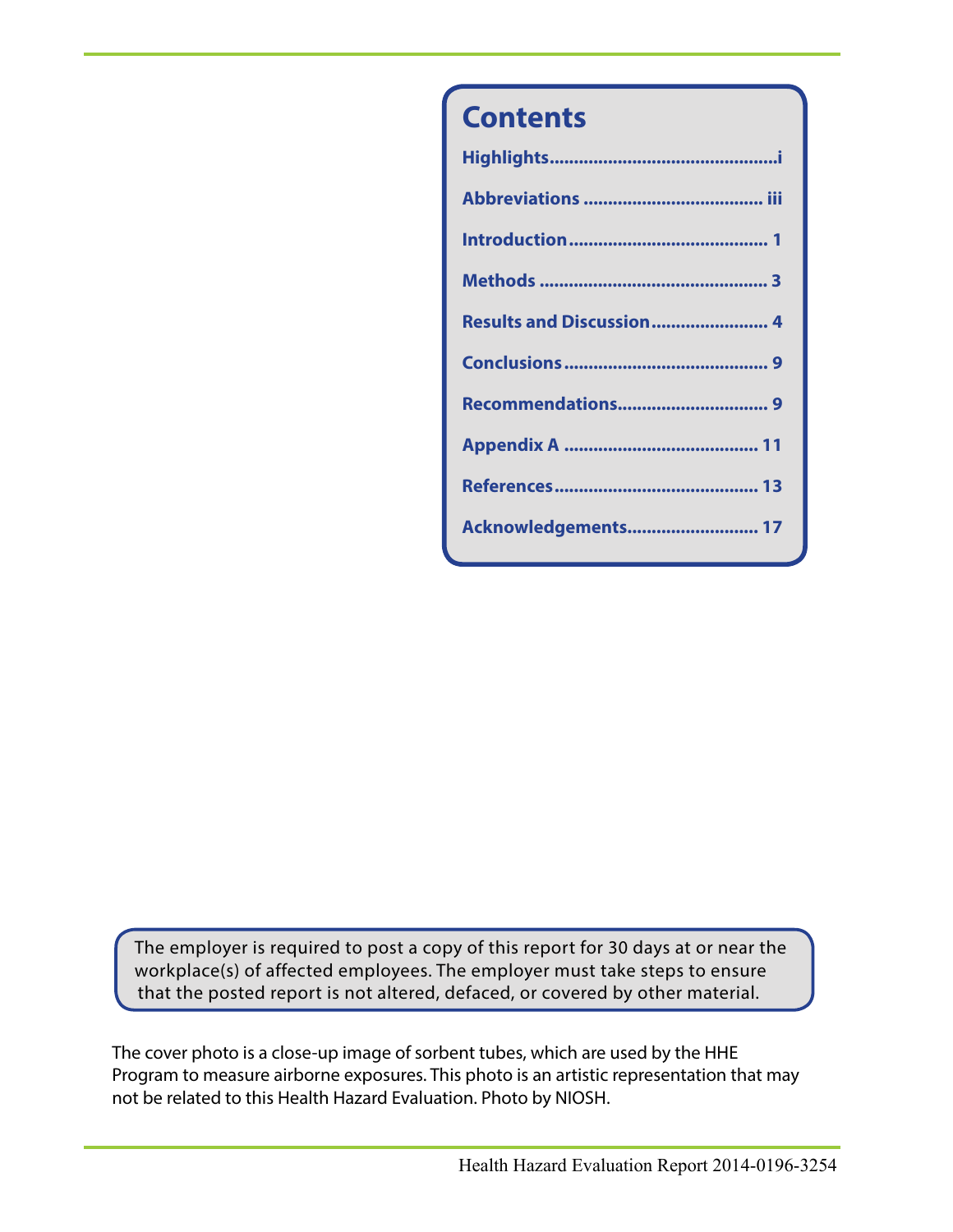## **Highlights of this Evaluation**

The Health Hazard Evaluation Program received a request from management representatives of the Employee Safety, Health, and Wellness Department, United States Department of Agriculture Food Safety and Inspection Service. They were concerned about federal inspectors' exposures to peracetic acid at a poultry production plant.

## **What We Did**

- **●** We visited the poultry production plant in September 2014.
- **●** We observed work practices.
- **●** We interviewed all six federal inspectors about their work, their health, and their concerns.
- **●** We reviewed occupational safety and health records.
- **●** We evaluated the ventilation in the evisceration area.
- We took air samples for peracetic acid, hydrogen peroxide, and acetic acid.

## **What We Found**

**●** We found low levels of acetic acid and hydrogen peroxide in the large chiller area. We also found low levels of acetic acid in the evisceration area. We detected no peracetic acid in the air samples. None of the samples exceeded any occupational exposure limits.

We evaluated exposures to peracetic acid, hydrogen peroxide, and acetic acid. We found low concentrations of acetic acid and hydrogen peroxide in the evisceration department and surrounding areas. We did not find peracetic acid in the air samples. Some employees reported occasional eye and throat irritation.

- **●** We found standing water on the roof around an evisceration department exhaust fan. We also found gaps in the exhaust fan flashing that could allow water to enter the building.
- **●** Some employees reported occasional eye and throat irritation. These symptoms can be caused by exposure to chemicals used in the plant.
- We observed that the employees were wearing laboratory coats that did not cover their arms completely. This practice could expose them to chemicals and infectious agents.

## **What the Employer Can Do**

- **●** Review evacuation plans in case of accidental release of concentrated chemicals. Coordinate with plant managers.
- **●** Provide training on the hazardous chemicals used in this workplace.
- **●** Ensure that employees have the required personal protective equipment including eye and skin protection. Train employees on its use.
- **●** Provide information to employees about the requirements for voluntary use of respirators.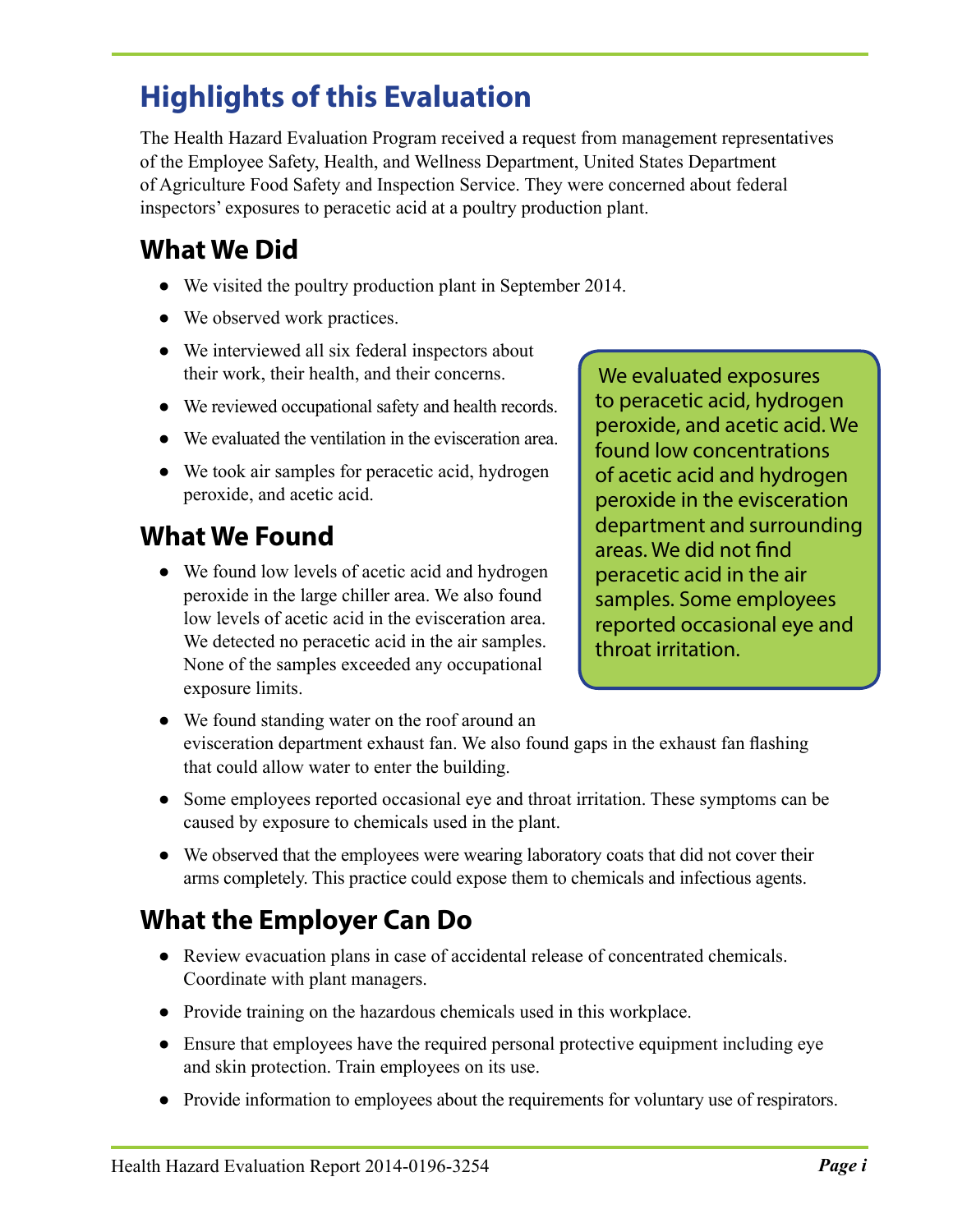<span id="page-3-0"></span>**●** Encourage plant managers to repair the roof and maintain the flashing.

## **What Employees Can Do**

- **●** Wear required personal protective equipment.
- **●** Report workplace health concerns to your employer.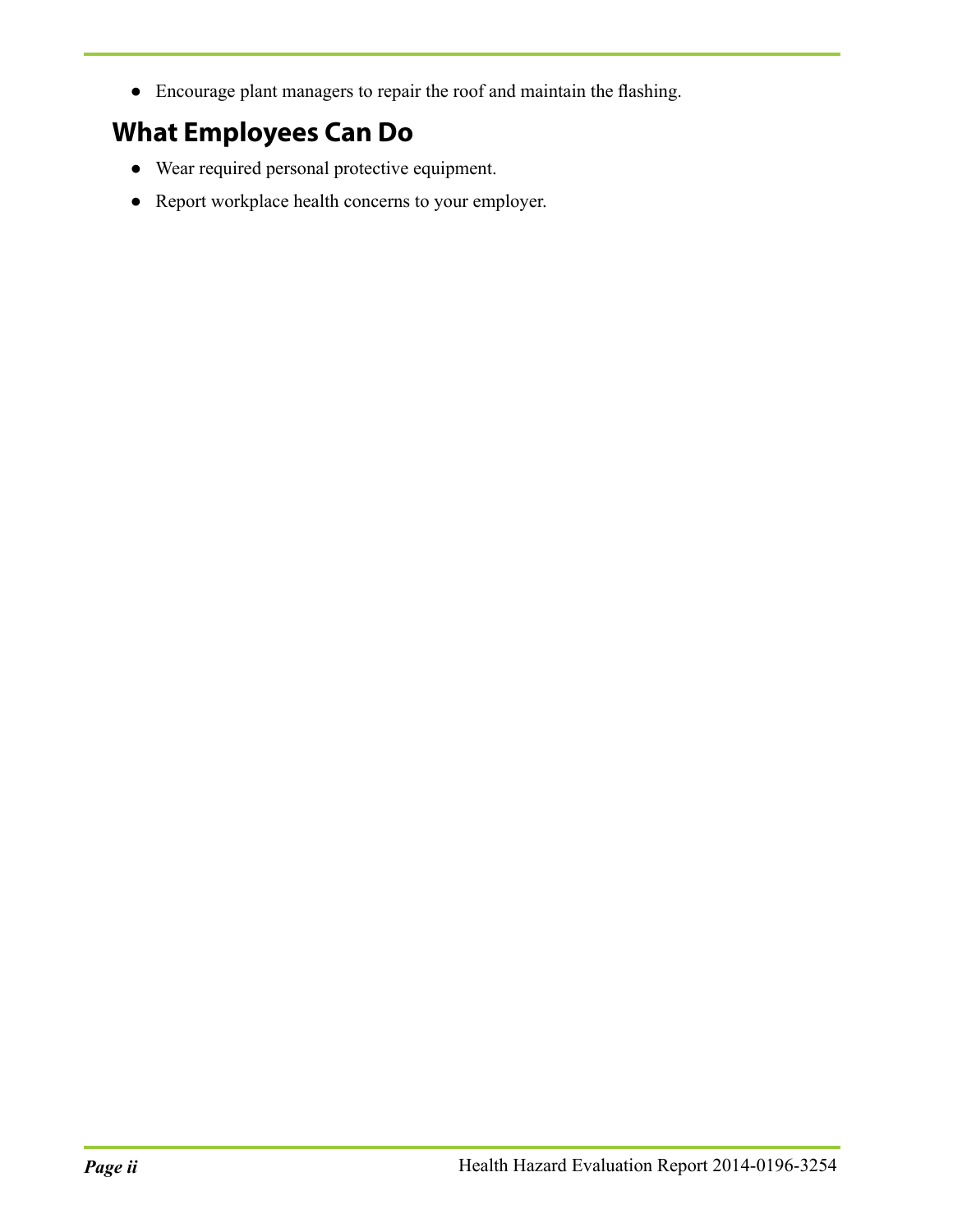## <span id="page-4-0"></span>**Abbreviations**

| <b>ACGIH®</b> | American Conference of Governmental Industrial Hygienists |
|---------------|-----------------------------------------------------------|
| <b>CFR</b>    | Code of Federal Regulations                               |
| <b>FSIS</b>   | Food Safety and Inspection Service                        |
| <b>MDC</b>    | Minimum detectable concentration                          |
| <b>MQC</b>    | Minimum quantifiable concentration                        |
| <b>NIOSH</b>  | National Institute for Occupational Safety and Health     |
| OEL           | Occupational exposure limit                               |
| <b>OSHA</b>   | Occupational Safety and Health Administration             |
| <b>PEL</b>    | Permissible exposure limit                                |
| ppm           | Parts per million                                         |
| <b>REL</b>    | Recommended exposure limit                                |
| <b>STEL</b>   | Short-term exposure limit                                 |
| <b>TLV®</b>   | Threshold limit value                                     |
| <b>TWA</b>    | Time-weighted average                                     |
| <b>USDA</b>   | United States Department of Agriculture                   |
| <b>WEELTM</b> | Workplace environmental exposure level                    |
|               |                                                           |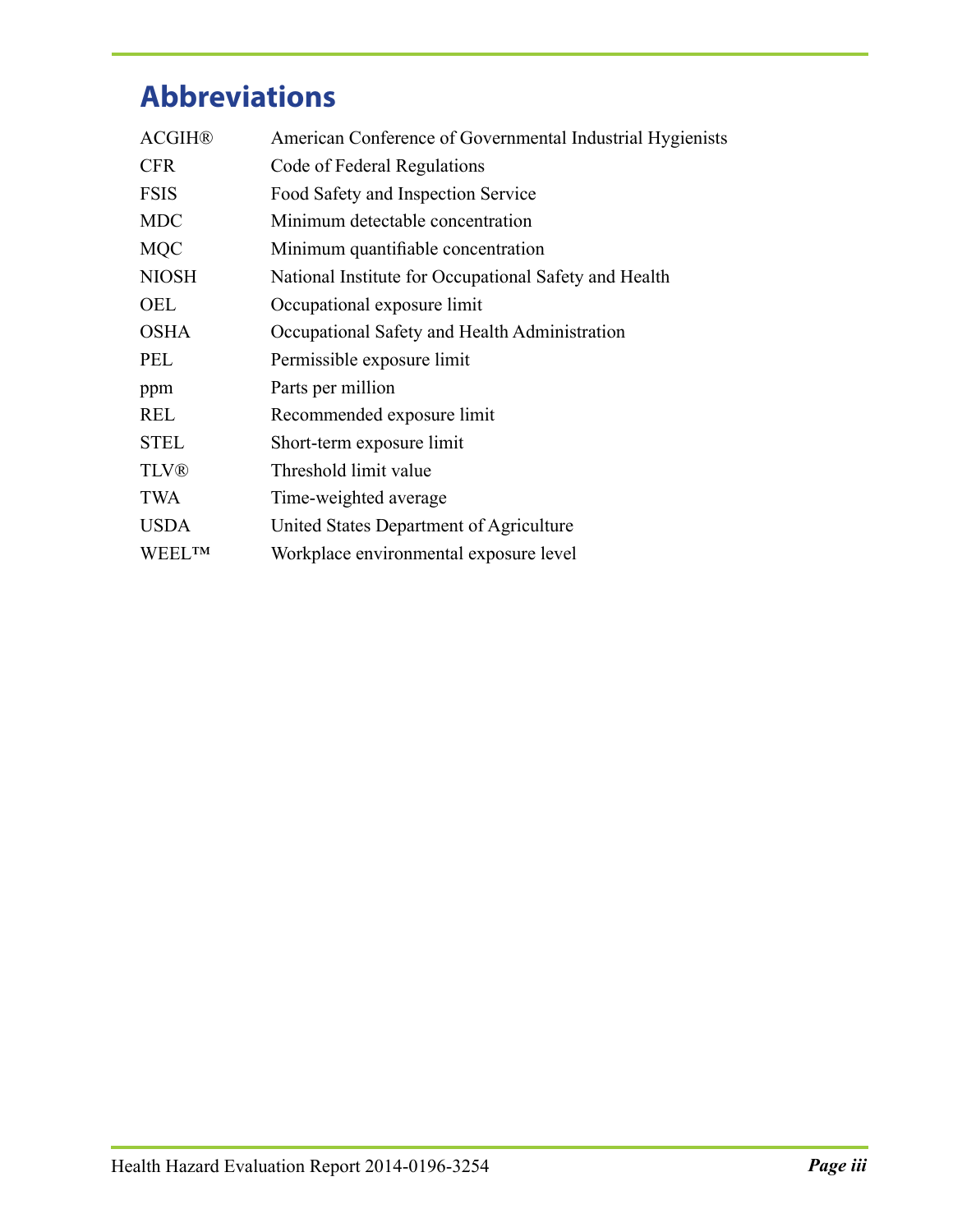**This page left intentionally blank**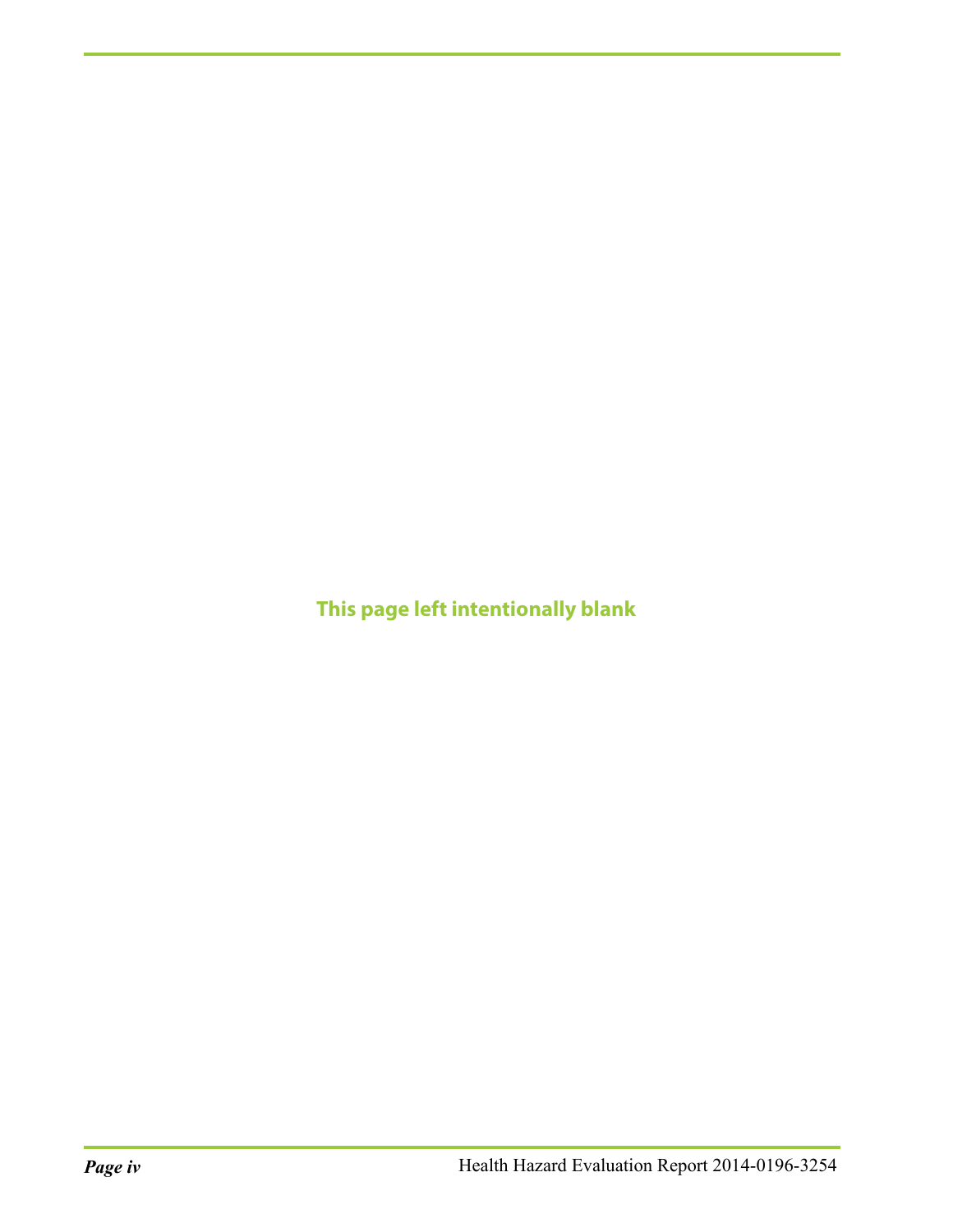## **Introduction**

The Health Hazard Evaluation Program received a request from the Employee Safety, Health, and Wellness Department, United States Department of Agriculture Food Safety and Inspection Service (USDA/FSIS). The request concerned potential exposures of USDA/FSIS employees at a poultry production plant to peracetic acid. In September 2014, we evaluated the evisceration area of the poultry plant. We provided a letter detailing our evaluation and preliminary recommendations in October 2014 and a summary of air monitoring results in December 2014. We sent these letters to the poultry company, USDA/FSIS managers, and USDA/FSIS employee union representatives. In December 2014, we provided individual air monitoring results to each employee we sampled.

The plant produced ready-to-cook whole chickens and parts. During our evaluation, the poultry plant processed approximately 38,000 birds per day. The birds weighed an average of 5.5 pounds. The plant had one evisceration line where the on-line federal inspectors checked birds for signs of infection or other defects. The plant operated one slaughter shift daily. Five USDA/FSIS employees worked this shift. Three were on-line inspectors in the evisceration area, one was a consumer safety inspector, and one was a public health veterinarian. The evisceration line operated at an average line speed of 91 birds per minute. The maximum line speed allowed by USDA/FSIS regulations given plant configuration and number of inspectors at the time of our evaluation was 105 birds per minute. Required personal protective equipment for USDA/FSIS employees on the evisceration line included a hard hat, hair net, nitrile gloves, hearing protection (insert-type plugs), fluid resistant apron, and non-slip rubber boots (Figure 1). Laboratory coats were available.



Figure 1. FSIS poultry inspector examining chicken carcass. Photo by NIOSH.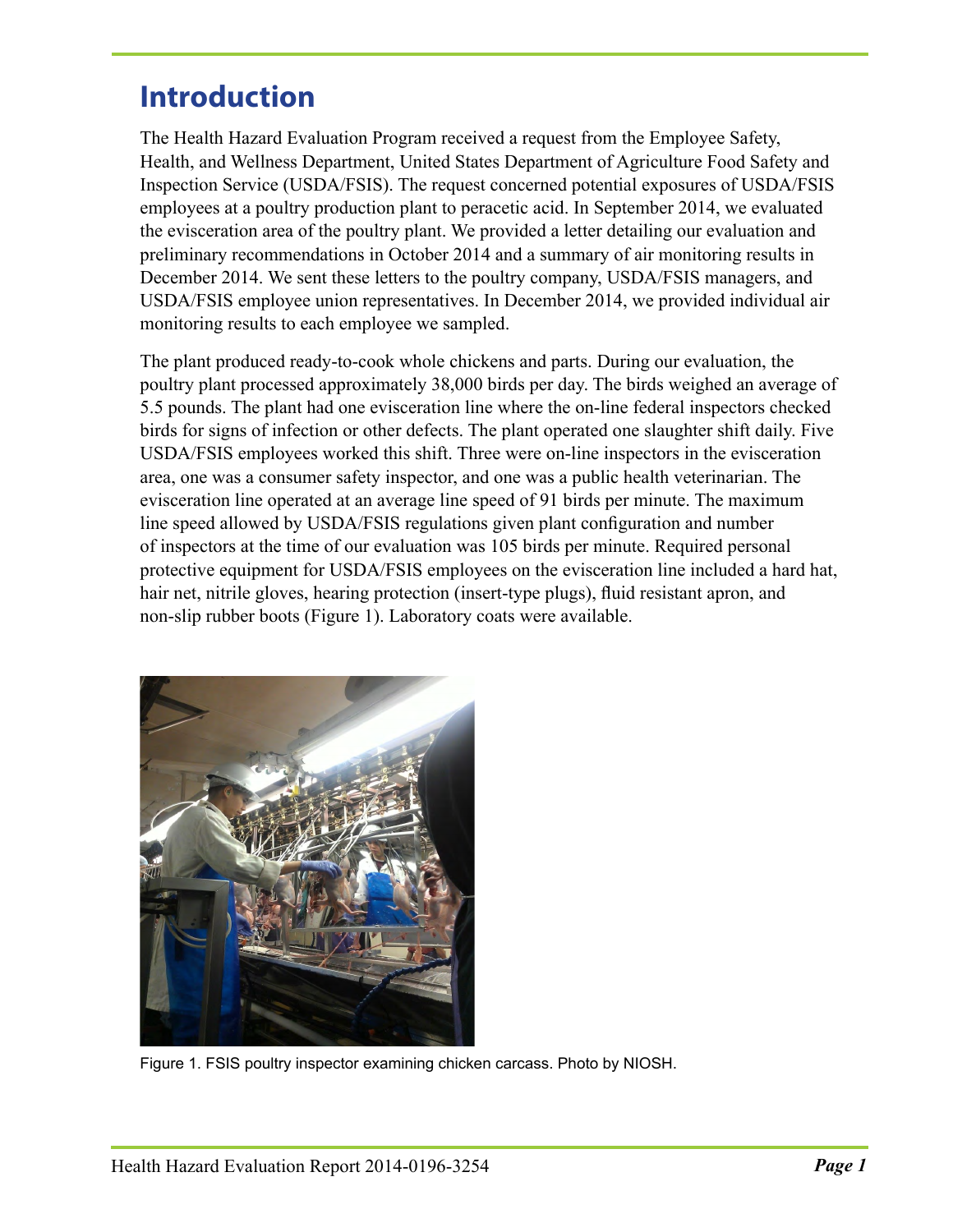Perasafe™ (manufactured by AFCO) was used in the large 33,000-gallon chiller tank next to the evisceration area. The formulation of Perasafe, according to the AFCO safety data sheet, was about 15% peracetic acid, 10% hydrogen peroxide, and 35% acetic acid. The concentrated solution was stored in drums in a chemical room behind the large chiller. Peracetic acid solution was piped into the chiller tank by maintenance staff when needed to maintain effective concentrations. The concentrated solution was mixed with water to reduce the concentration of peracetic acid to 200 parts per million (ppm). FSIS allows up to 2,000 ppm peracetic acid for use on food products [USDA 2015]. Plant employees used direct reading titration kits to test the concentration of peracetic acid and chlorine hourly. Chlorine was not used in the large chiller tank. Chlorine was used on the rework, liver, gizzard, and feet chiller lines for disinfection. These lines were not near the evisceration area.

Chlorine and the peracetic acid solution were the only two antimicrobial products used in processing at the time of our evaluation. No flavorings, breading, or other additives were used at the time of our evaluation.

## **Peracetic Acid, Acetic Acid, and Hydrogen Peroxide**

Peracetic acid is formed from a sulfuric acid-catalyzed chemical reaction between acetic acid and hydrogen peroxide. Peracetic acid solutions typically consist of a mixture of peracetic acid, acetic acid, and hydrogen peroxide in various concentrations. Peracetic acid is used as a disinfectant in the biotechnology, food, healthcare, and pharmaceutical industries. In 2004, it was estimated that less than 20,000 tons of peracetic acid was used in the United States [Pechacek et al. 2015]. Peracetic acid may be present in particle and vapor phases, especially during spraying or fogging [ACGIH 2015b]. The American Conference of Governmental Industrial Hygienists (ACGIH) has established a threshold limit value-short-term exposure limit (TLV-STEL) of 0.4 ppm for peracetic acid measured as an inhalable fraction and vapor [ACGIH 2015a]. Neither the National Institute for Occupational Safety and Health (NIOSH) nor the Occupational Safety and Health Administration (OSHA) has established occupational exposure limits (OELs) for peracetic acid. Peracetic acid is considered volatile and has a pungent, vinegar-like odor. An unpublished Swedish report estimated the odor threshold as 0.05 ppm [Pechacek et al. 2015]. An acute exposure guideline of 0.17 ppm was recommended as a threshold for irritation among the general population [National Academy Press 2010].

Acute exposure to peracetic acid has been shown to cause irritation of the eyes, skin, and upper respiratory tract [New Jersey Department of Health and Senior Services 2004; Pechacek et al. 2015]. Peracetic acid is considered to be a stronger sensory irritant than acetic acid or hydrogen peroxide [National Academy Press 2010]. Asthma associated with peracetic acid exposure in healthcare workers has been reported [Cristofari-Marquand et al. 2007]. In 2006, NIOSH evaluated exposure to a peracetic acid sterilant (Steris® 20 Sterilant Concentrate) in a hospital endoscopy reprocessing department [NIOSH 2009]. The Steris concentrate was used in automated endoscopy reprocessing machines that occasionally malfunctioned; some employees reported headache, burning eyes, and skin burns that were more common during machine malfunction or when handling the concentrate without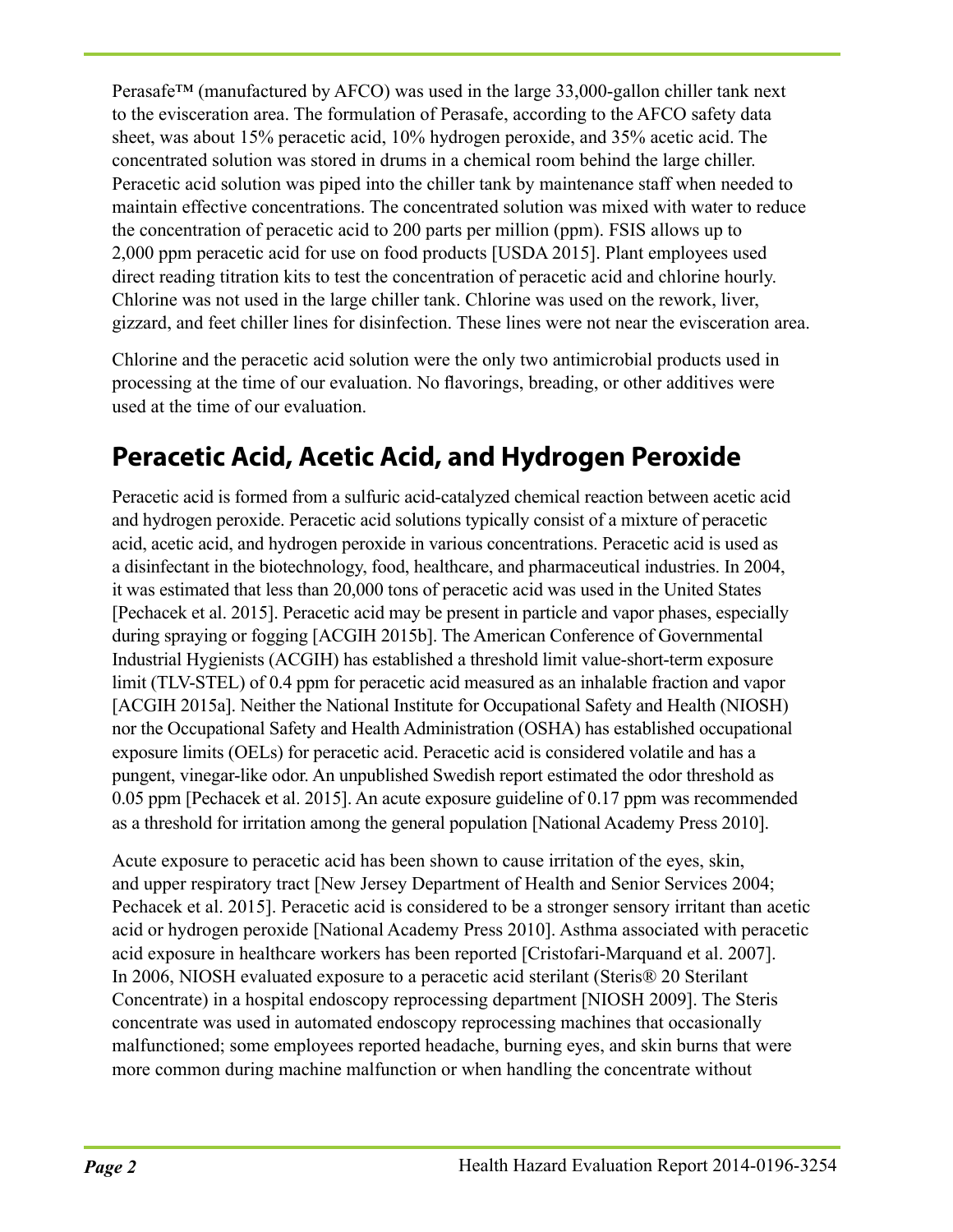appropriate personal protective equipment. Most reported adverse events from exposure to the Steris 20 Sterilant were skin burns from exposure to the concentrated solution; however, shortness of breath and nasal irritation were also reported. Another NIOSH study found symptoms of watery eyes, nasal problems, asthma-like symptoms, and shortness of breath among employees working with peracetic acid disinfectant in a hospital [Hawley et al. 2016].

Acetic acid is used in many industrial processes and in the manufacture of vitamins, antibiotics, and as a food additive [Virginia Department of Health 1994]. Most types of vinegar are typically 4%–6% acetic acid. The odor threshold for acetic acid is typically 24 ppm. Acetic acid solution contact with eyes and skin can cause eye damage and skin irritation. Dilute acetic acid solutions have a low vapor pressure, which results in low inhalation exposures [ACGIH 2011]. NIOSH and OSHA have established OELs of 10 ppm [NIOSH 2010]. ACGIH has established a TLV of 10 ppm and a TLV-STEL of 15 ppm for acetic acid [ACGIH 2015a]. Acetic acid has not been shown to cause cancer in animal studies.

The OELs for hydrogen peroxide are based on the potential irritating effects to the eyes, skin, mucous membranes, and respiratory tract. NIOSH, OSHA, and ACGIH have established OELs of 1 ppm for hydrogen peroxide [NIOSH 2010; ACGIH 2015a]. A case report described diffuse interstitial lung disease and shortness of breath in a dairy plant worker exposed to hydrogen peroxide while operating a milk packing machine that used a hydrogen peroxide bath to disinfect milk cartons [Kaelin et al. 1988]. Hydrogen peroxide air concentrations were approximately 30 ppm near the machine and 9 ppm close to the floor, both well above OELs. All seven employees reported eye and throat irritation and the gradual bleaching of their hair. The affected employee's shortness of breath resolved without treatment 1.5 months after removal from exposure. A study among workers at a beverage processing plant where bottles were disinfected with a solution of hydrogen peroxide, acetic acid, and peracetic acid showed no significant changes in lung function over time at levels at or below the hydrogen peroxide OEL of 1 ppm [Mastrangelo et al. 2005]. ACGIH lists hydrogen peroxide as a "confirmed animal carcinogen with unknown relevance to humans" [ACGIH 2015]. No other agency has listed hydrogen peroxide as a carcinogen.

## **Methods**

The objectives of this evaluation were to determine the extent of USDA/FSIS inspectors' exposures to peracetic acid and whether employees had potential work-related symptoms. We observed workplace conditions and work processes and practices. We reviewed illness and injury logs and held confidential medical interviews with USDA/FSIS employees. Because this was a USDA/FSIS management request, we did not interview the poultry plant employees. We offered to include plant employees in our evaluation, but plant managers declined. We examined the rooftop exhaust fans and looked at ventilation in the evisceration department. We reviewed how peracetic acid was added to the dip and chill tanks and the titration method used to verify its concentration.

We collected two personal air samples and three area air samples for acetic acid on charcoal tubes using OSHA Method PV2119 [OSHA 2015]. We took four area air samples for acetic acid (sampling range: 5 ppm to 80 ppm) and hydrogen peroxide (sampling range: 0.1 ppm to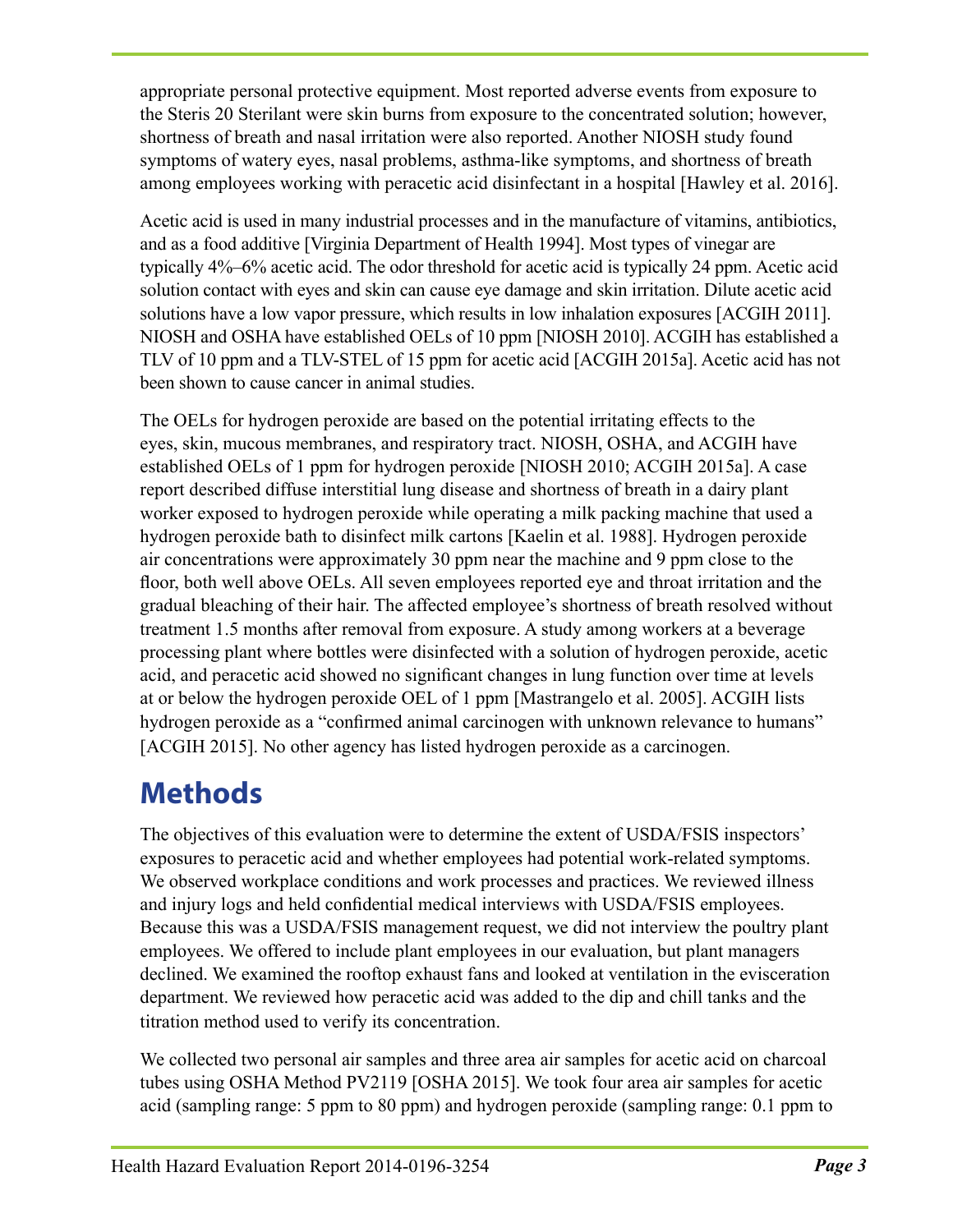3 ppm) using Draeger direct reading colorimetric indicator tubes. We collected 25 personal air samples and 4 area air samples for hydrogen peroxide and peracetic acid. Twenty-one of the personal air samples were collected on one of the inspectors for short periods throughout the shift. We combined these samples to create a full-shift sample of 388 minutes. The hydrogen peroxide and peracetic acid samples were taken at a flowrate of 1 liter per minute. The hydrogen peroxide samples were collected on treated filters (SKC #225-9030) and digested with sulfuric acid. The samples were centrifuged, and the extract was read using ultraviolet-visible spectrophotometry following an analytical method described by Hecht et al. [2004]. The peracetic acid samples were collected on silica gel tubes (SKC #226-193) and desorbed with acetonitrile. The samples were then diluted with deionized water. The solutions were analyzed using high-performance liquid chromatography according to an in-house method from the NIOSH contract laboratory based on the Hecht et al. method [2004]. The Hecht et al. method may underestimate exposures when peracetic acid is applied as a spray [2004].

## **Results and Discussion**

## **Air Sampling**

We combined 21 short duration personal air samples collected on one USDA/FSIS inspector to provide an estimate of the inspector's full-shift exposure to peracetic acid and hydrogen peroxide. The sample results, presented in Table 1, show that we did not detect peracetic acid or hydrogen peroxide in these samples. Only one of the two personal air samples for acetic acid had a detectable concentration of acetic acid and it was low (estimated as 0.03 ppm). This concentration was below any OELs. The results of four short-term personal air samples for peracetic acid and hydrogen peroxide collected on two inspectors are presented in Table 2. Peracetic acid and hydrogen peroxide were not detected in these samples. We did not observe sprays, droplets, or aerosolization of the solution in the work areas where we collected air samples for peracetic acid and hydrogen peroxide. Therefore, the analytical method should be a good approximation of peracetic acid and hydrogen peroxide vapor exposure.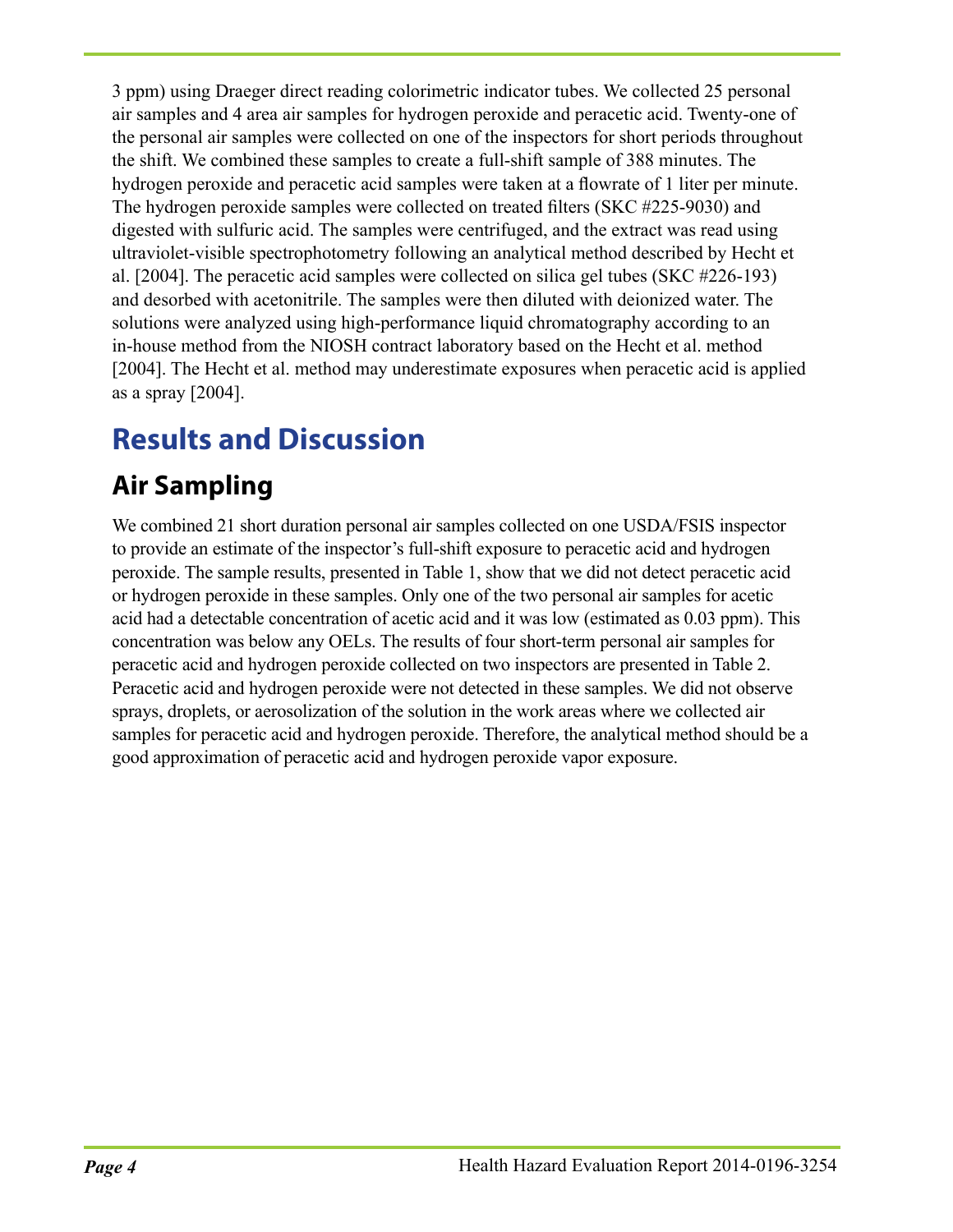| Job title        | Sample duration<br>(minutes) | Peracetic acid<br>(ppm)* | Hydrogen peroxide<br>$(ppm)$ † | Acetic acid<br>(ppm) |
|------------------|------------------------------|--------------------------|--------------------------------|----------------------|
| Inspector 1      | 388                          | <b>ND</b>                | <b>ND</b>                      | <b>NA</b>            |
| Inspector 2      | 252                          | <b>NA</b>                | <b>NA</b>                      | $[0.030]$ §          |
| Inspector 3      | 200¶                         | ΝA                       | <b>NA</b>                      | <b>ND</b>            |
| <b>NIOSH REL</b> |                              | <b>NA</b>                |                                | 10                   |
| <b>OSHA PEL</b>  |                              | <b>NA</b>                |                                | 10                   |
| <b>ACGIH TLV</b> |                              | <b>NA</b>                |                                | 10                   |

Table 1. Concentrations of disinfection chemicals in work shift personal air samples from employees in the evisceration department, September 24, 2014

MDC = Minimum detectable concentration

MQC = Minimum quantifiable concentration

ND = Not detected

NA = Not applicable; no sample was taken

PEL = Permissible exposure limit

REL = Recommended exposure limit

\*The MDC of peracetic acid was 0.04 ppm, and the MQC was 0.12 ppm using an average sample volume of 17.9 liters.

†The MDC of hydrogen peroxide was 0.08 ppm, and the MQC was 0.32 ppm using an average sample volume of 17.9 liters.

‡The MDC of acetic acid was 0.03 ppm, and the MQC was 0.11 ppm using an average sample volume of 24.1 liters.

§Concentrations in brackets are between the MDC and MQC, meaning there is more uncertainty associated with these results.

¶Because of work scheduling issues, these samples were collected for less than a full 8-hour shift. The work that was performed during the sampling time was reported by employees and the employer to be representative of a typical workday.

| Job title        | Sample duration<br>(minutes) | Peracetic acid<br>$(ppm)^*$ | Hydrogen peroxide<br>$(ppm)$ † |
|------------------|------------------------------|-----------------------------|--------------------------------|
| Inspector 2      | 16                           | <b>ND</b>                   | <b>ND</b>                      |
| Inspector 2      | 13                           | ND.                         | ND                             |
| Inspector 3      | 17                           | <b>ND</b>                   | <b>ND</b>                      |
| Inspector 3      | 17                           | ND.                         | ND.                            |
| <b>NIOSH REL</b> |                              | <b>NA</b>                   | <b>NA</b>                      |
| <b>OSHA PEL</b>  |                              | ΝA                          | ΝA                             |
| <b>ACGIH TLV</b> |                              | 0.4 STEL                    | ΝA                             |

Table 2. Concentrations of disinfection chemicals in short-term, personal air samples from employees in the evisceration department, September 24, 2014

\*The MDC of peracetic acid was 0.04 ppm, and the MQC was 0.12 ppm using an average sample volume of 17.9 liters.

†The MDC of hydrogen peroxide was 0.08 ppm, and the MQC was 0.32 ppm using an average sample volume of 17.9 liters.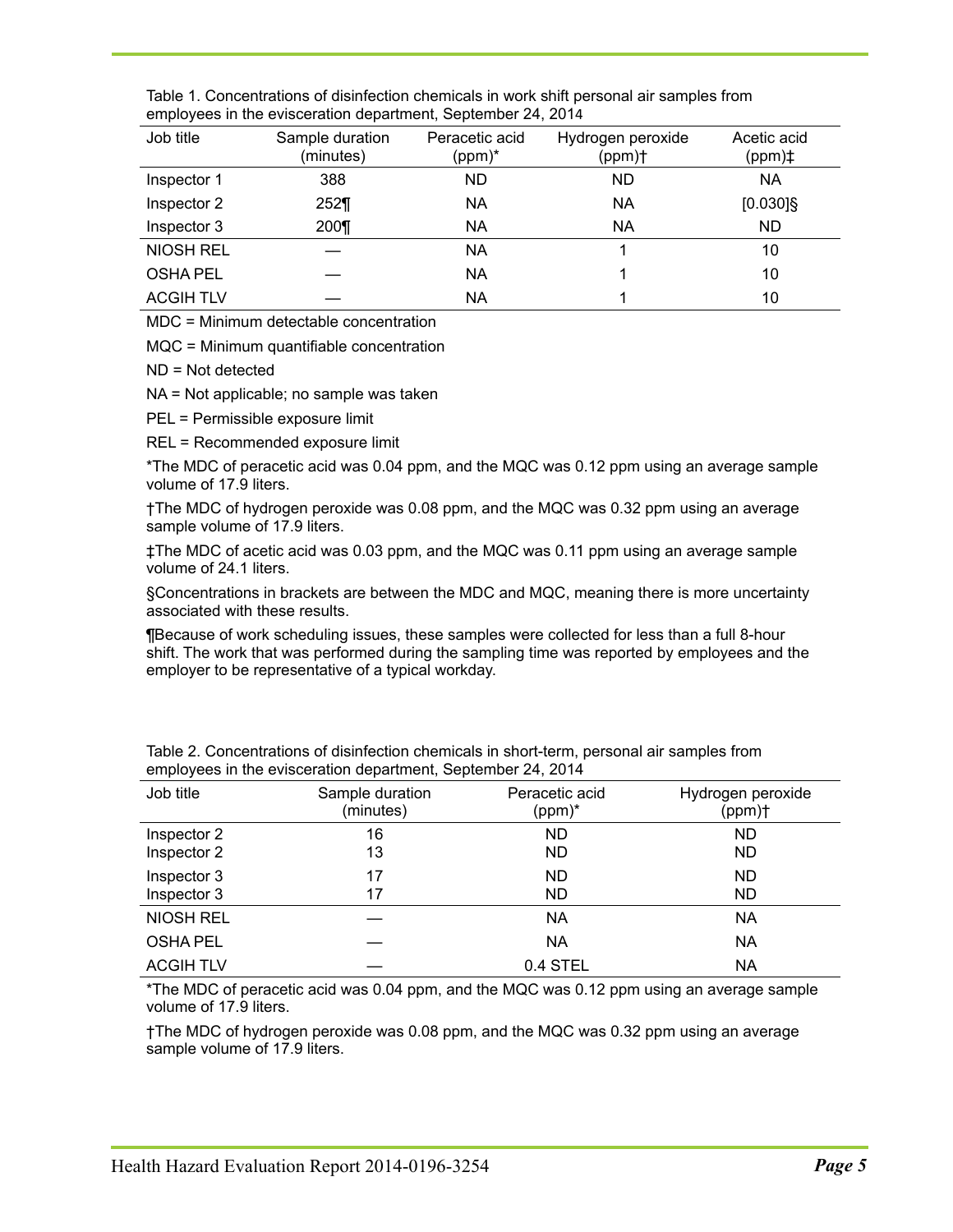We collected three area air samples for acetic acid near the large chiller tank (Table 3). The concentrations ranged from 0.03 ppm to 0.07 ppm. An additional four short-term area air samples collected around the large chiller tank did not have detectable concentrations of peracetic acid or hydrogen peroxide.

| Location                   | Sample duration<br>(minutes) | Acetic acid<br>$(ppm)^*$ |  |
|----------------------------|------------------------------|--------------------------|--|
| Back of large chiller      | 524                          | 0.07                     |  |
| Front of large chiller     | 525                          | 0.06                     |  |
| Start of evisceration line | 399                          | [0.03]                   |  |

Table 3. Area air sample concentrations of acetic acid, September 24, 2014

\*The MDC of acetic acid was 0.02 ppm, and the MQC was 0.054 ppm based on an average sample volume of 50.2 liters.

†Concentrations in brackets are between the MDC and MQC, meaning there is more uncertainty associated with these results.

We collected three short-term direct reading air samples for acetic acid and hydrogen peroxide during normal production activities. The sample results, presented in Table 4, show that the concentration of  $H_2O_2$  was 0.05 ppm behind the large chiller tank. All the other samples for hydrogen peroxide and acetic acid had non-detectable concentrations.

| Table 4. Area air sample concentrations using colorimetric tubes, September 23, 2014 |
|--------------------------------------------------------------------------------------|
|--------------------------------------------------------------------------------------|

| Location                         | Sample time  | Hydrogen peroxide<br>(ppm) | Acetic acid<br>(ppm) |
|----------------------------------|--------------|----------------------------|----------------------|
| End of large chiller near rehang | $11:01$ a.m. | ND                         | ND                   |
| Behind large chiller             | $11:14$ a.m. | 0.05                       | ND                   |
| Evisceration line                | $11:24$ a.m. | ND                         | ND.                  |

The limit of detection limits for the colorimetric tubes was 0.1 ppm for hydrogen peroxide and 5 ppm for acetic acid.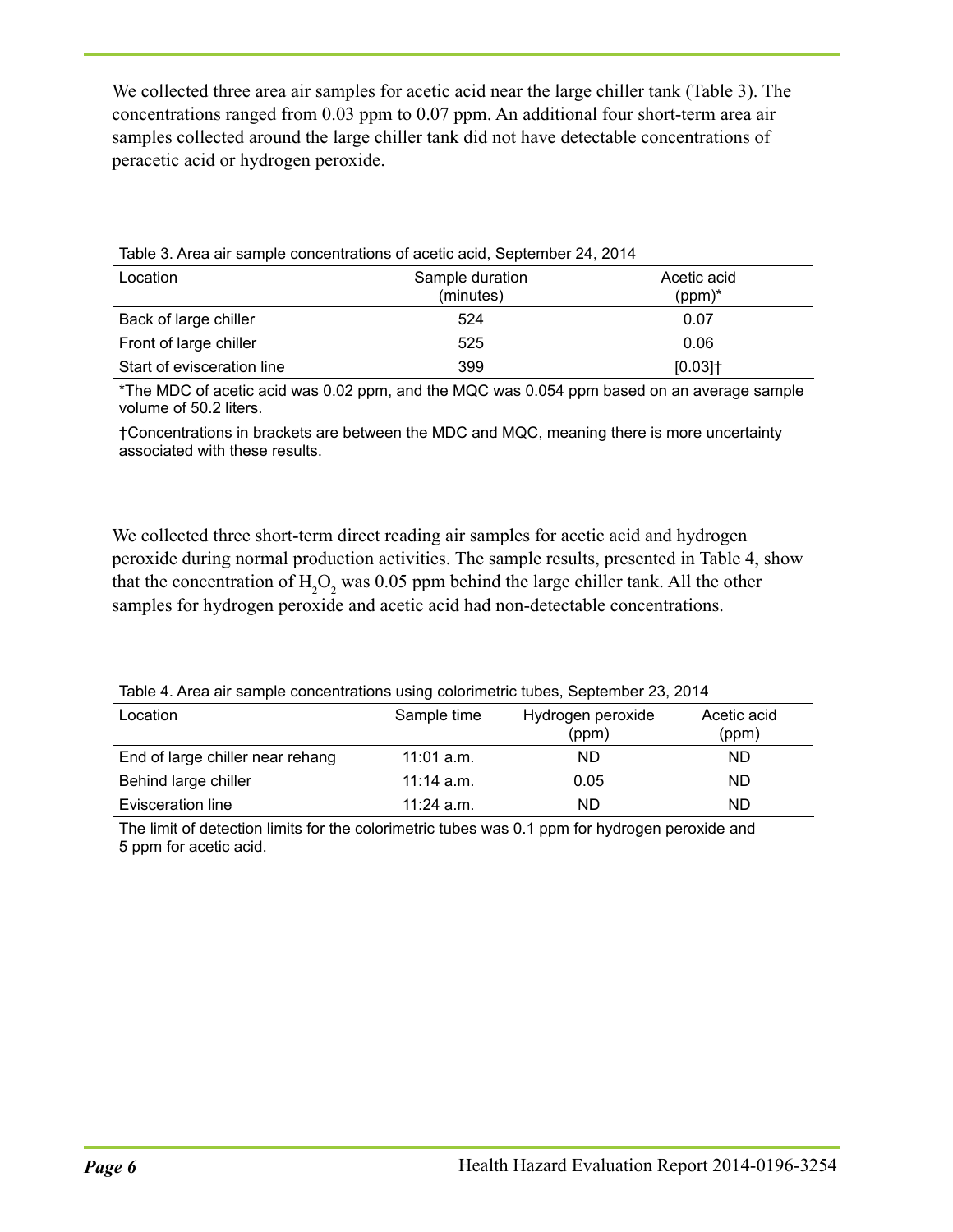## **OSHA Evaluation Summary**

OSHA did air sampling at the plant in June and August 2013. In June 2013, they collected area air samples for peracetic acid, hydrogen sulfide, chlorine, chloramines, and hydrogen peroxide. Two area air samples for peracetic acid collected near the large chiller had detectable concentrations (0.05 ppm and 0.06 ppm). The other chemicals were not detected. In August 2013, they collected personal air samples on the USDA/FSIS inspectors for peracetic acid, but found no detectable concentrations.

## **Observations**

The processing plant did not have a ducted ventilation system. Natural ventilation from wall openings provided outdoor air. Two large exhaust fans in the evisceration room ceiling exhausted directly outside through the roof. The evisceration room also had two variable speed, large portable fans to provide air movement. The chemical room had a dedicated exhaust fan. Additionally, a large exhaust fan positioned directly over the chiller exhausted air directly outdoors. The airflow pattern went from clean areas to dirty areas. The fans did not blow air directly onto the employees or product.

The building had a flat tar membrane roof with dips that held water. The flashing around one of the large rooftop exhaust fans was peeled away and exposed the wood sub-roof. We found evidence of microbial growth in an old maintenance area that was no longer used and was not part of the production facility.

We observed the employees wearing the USDA/FSIS required personal protective equipment. However, the inspectors were wearing laboratory coats that did not cover their arms completely, which could lead to potential exposures to chemicals and infectious agents such as *Campylobacter*.

## **Employee Interviews and Record Reviews**

We held confidential, voluntary medical interviews with all six USDA/FSIS inspectors who either worked at the plant full-time or who rotated shifts between this plant and other local slaughter establishments. We discussed prior injuries or illnesses related to work, current health status and symptoms, health history, and employee perceptions of communication, work organization, job stress, and other safety or health concerns. We reviewed Occupational Safety and Health Administration Form 300 Log of Work-Related Injuries and Illnesses for years 2009–2014 (through September) for USDA/FSIS employees.

#### **Employee Interviews**

Participants reported working for USDA/FSIS an average of 7.2 years (median 4 years); average length of employment at this plant was 4.4 years (median 1.5 years). Current health symptoms reported by some employees included occasional eye irritation, sore throat, headache, pain and numbness in the wrists, and sinus infections within the last month. Most employees either did not report any health symptoms or thought symptoms were not related to work, such as symptoms they related to seasonal allergies or non-work related injuries or conditions.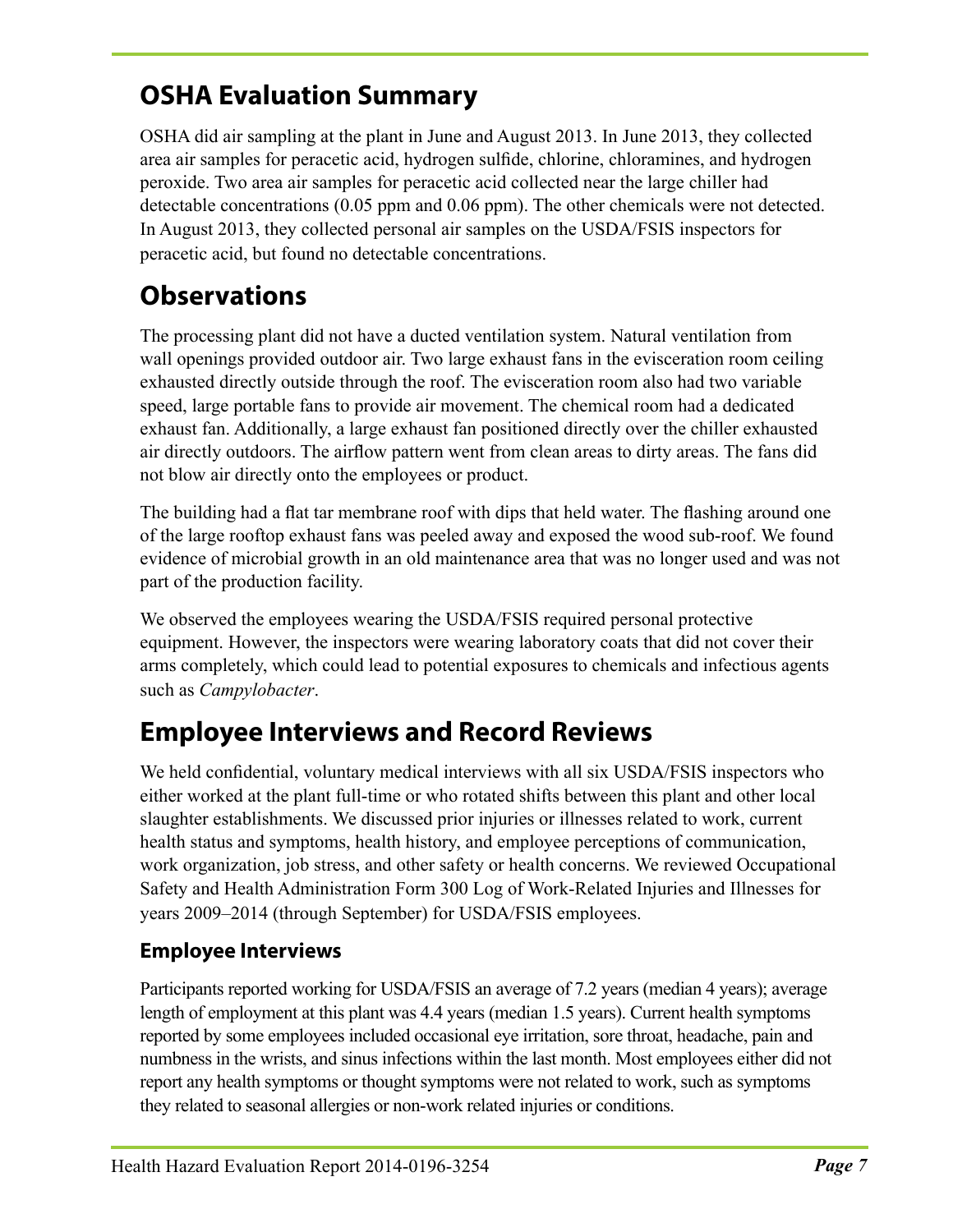#### **Health and Safety Concerns**

We asked participants an open-ended question regarding what, if any, health and safety concerns they had about their job or workplace. Responses included concerns about the level of chemical hazard training provided by the employer and concerns about how peracetic acid and chlorine are diluted and incorporated into the production process. Additional concerns included poor ventilation/air movement in the vicinity of the chiller and the USDA/FSIS inspection stations. Some employees were concerned about eye splashes from chicken carcasses exiting the chiller and the potential short- and long-term health effects from exposure to peracetic acid. One employee stated they wore an N95 filtering facepiece respirator when working at their inspection station because of concerns about dust, feathers, and chemical exposures. We informed the employee that the N95 filtering facepiece respirator was appropriate for particle exposures and should not be used to control gas and vapor exposures.

Employees and the employer told us about an August 2014 accidental release of peracetic acid from a leak in the line that ran between the chemical storage room and the chiller. The plant was evacuated for about 90 minutes because of complaints of a strong vinegar-like odor, and respiratory and eye irritation and burning. Some employees felt that the employer should have evacuated the plant faster and more clearly communicated the reason for the evacuation to all employees.

#### **Communication and Work Organization**

We asked employees questions about workplace communication (communication between USDA/FSIS on-site managers and employees, USDA/FSIS managers and the union, and USDA/FSIS headquarters staff and employees). One employee reported concerns about communication with USDA/FSIS headquarters; no one else reported communication concerns between any of these groups. We also asked questions about whether the following were problems at work: workload or production speed, effectiveness of safety policies and procedures, scheduling and overtime, job stress, and job security. Two employees reported concerns about workload and production speed, specifically regarding the speed at which they were required to visually inspect bird carcasses. The pace of inspection resulted in job stress and conflict between USDA/FSIS employees and plant managers and employees. This situation occurred periodically when inspectors required the plant to decrease evisceration line speed in response to defects found in the carcasses. No one expressed concerns about scheduling, overtime, or job security.

#### **Review of OSHA Logs**

The OSHA Logs from 2009 to September 2014 contained reports of three injuries/illnesses, one each in the years 2011, 2012, and 2013. Reported events for USDA/FSIS employees included a *Salmonella* infection, a needlestick from a needle found in a chicken carcass, and an injury/fall. Total days away from work were 3.5.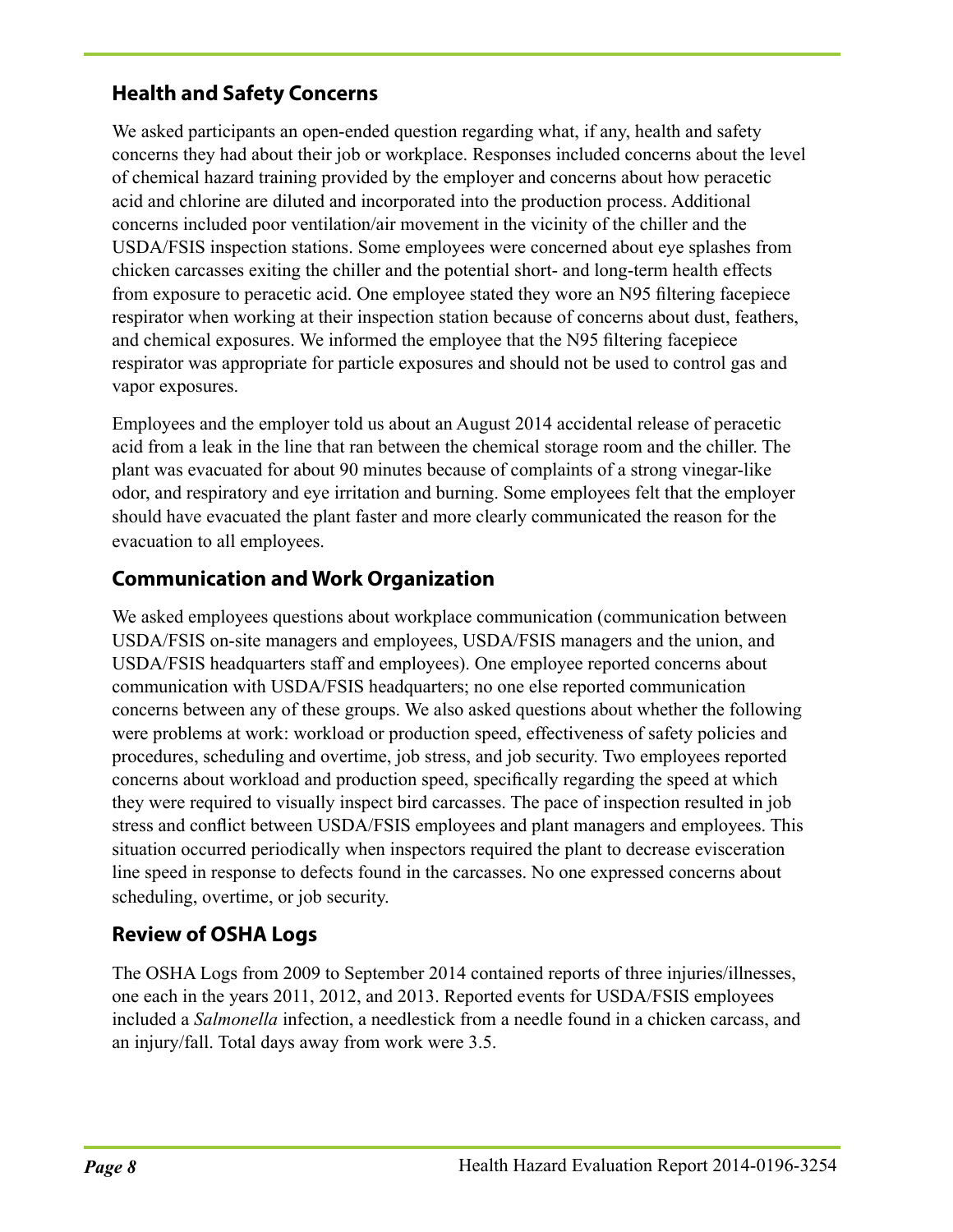## **Conclusions**

We detected low concentrations of acetic acid and hydrogen peroxide in personal and area air samples taken in the evisceration area and in the large chiller area adjacent to the evisceration line. All of the concentrations we measured in personal air samples were well below OELs. Some employees reported occasional symptoms of eye and respiratory irritation. Although these symptoms can be caused by exposure to peracetic acid, acetic acid, and hydrogen peroxide, symptoms caused by these exposures are typically reported at concentrations much higher than we measured during our evaluation. In its concentrated form in the chemical storage room and before dilution in the chiller tank, the peracetic acid solution (Perasafe) is corrosive to skin and is a respiratory irritant.

### **Recommendations**

On the basis of our findings, we recommend the actions listed below. We encourage USDA/ FSIS to use a labor-management health and safety committee or working group to discuss our recommendations and develop an action plan. Those involved in the work can best set priorities and assess the feasibility of our recommendations for the specific situation at the poultry plant. We encourage USDA/FSIS to also work with plant management to address recommendations that involve ventilation and chemical handling.

Our recommendations are based on an approach known as the hierarchy of controls (Appendix A: Occupational Exposure Limits and Health Effects). This approach groups actions by their likely effectiveness in reducing or removing hazards. In most cases, the preferred approach is to eliminate hazardous materials or processes and install engineering controls to reduce exposure or shield employees. Until such controls are in place, or if they are not effective or feasible, administrative measures and personal protective equipment may be needed.

## **Administrative Controls**

The term administrative controls refers to employer-dictated work practices and policies to reduce or prevent hazardous exposures. Their effectiveness depends on employer commitment and employee acceptance. Regular monitoring and reinforcement are necessary to ensure that policies and procedures are followed consistently.

- 1. Ensure that employee training programs regarding hazardous chemicals follow the OSHA hazard communication standard available at [https://www.osha.gov/dsg/](https://www.osha.gov/dsg/hazcom/)  [hazcom/.](https://www.osha.gov/dsg/hazcom/) OSHA provides additional information in its "Hazard Communication: Small Entity Compliance Guide for Employers That Use Hazardous Chemicals" available at <https://www.osha.gov/Publications/OSHA3695.pdf>.
- 2. Encourage USDA/FSIS inspectors to continue reporting symptoms they experience to occupational safety and health specialists at USDA. Reporting allows for investigation of the specific conditions present when symptom frequency increases.
- 3. Ensure that the plant has emergency evacuation plans to allow the timely notification and evacuation of all employees. These plans should be tested periodically.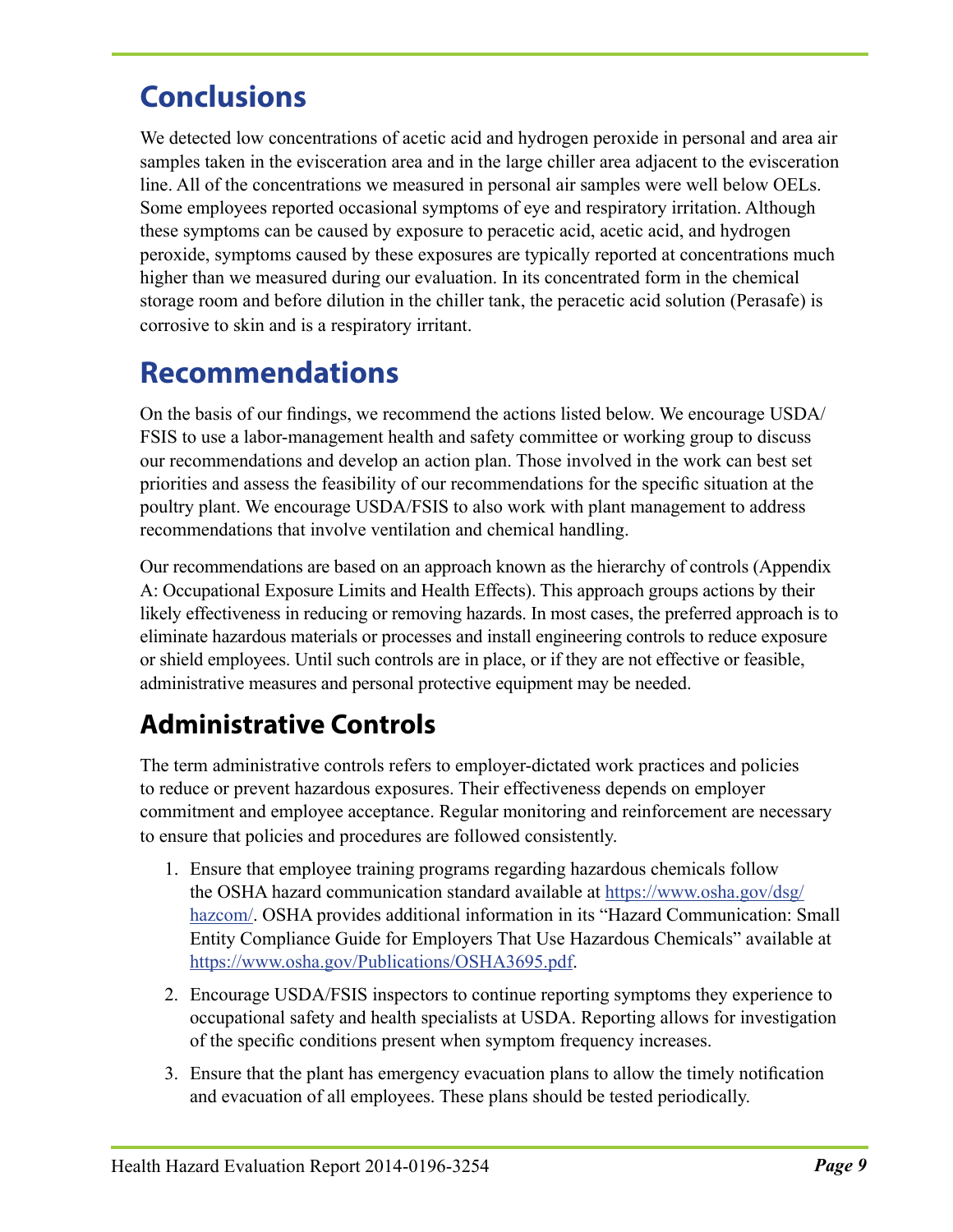- 4. Ensure that the plant has an incident investigation program (root-cause analysis) for plant evacuations.
- 5. Encourage the plant to repair the dips found in the flat roof and the flashing around the large exhaust fan.

## **Personal Protective Equipment**

Personal protective equipment is the least effective means for controlling hazardous exposures. Proper use of personal protective equipment requires a comprehensive program and a high level of employee involvement and commitment. The right personal protective equipment must be chosen for each hazard. Supporting programs such as training, changeout schedules, and medical assessment may be needed. Personal protective equipment should not be the sole method for controlling hazardous exposures. Rather, personal protective equipment should be used until effective engineering and administrative controls are in place.

- 1. Request that the company place a barrier below the area where chicken carcasses exit the chiller to prevent eye splashes for all employees. If this is not feasible, provide inspectors in this area with chemical splash goggles.
- 2. Cover exposed skin on the arms with a laboratory coat or longer gloves to prevent potential dermal exposure to chemicals or infectious agents such as *Campylobacter*.
- 3. Provide training about the proper use of respirators and follow the OSHA respiratory protection standard [29 CFR 1910.134] regarding voluntary use of respirators. Provide Appendix D of the OSHA respiratory protection standard [29 CFR 1910.134] to employees using respirators voluntarily ([https://www.osha.gov/pls/oshaweb/owadisp.](https://www.osha.gov/pls/oshaweb/owadisp.show_document?p_table=STANDARDS&p_id=9784) [show\\_document?p\\_table=STANDARDS&p\\_id=9784\)](https://www.osha.gov/pls/oshaweb/owadisp.show_document?p_table=STANDARDS&p_id=9784).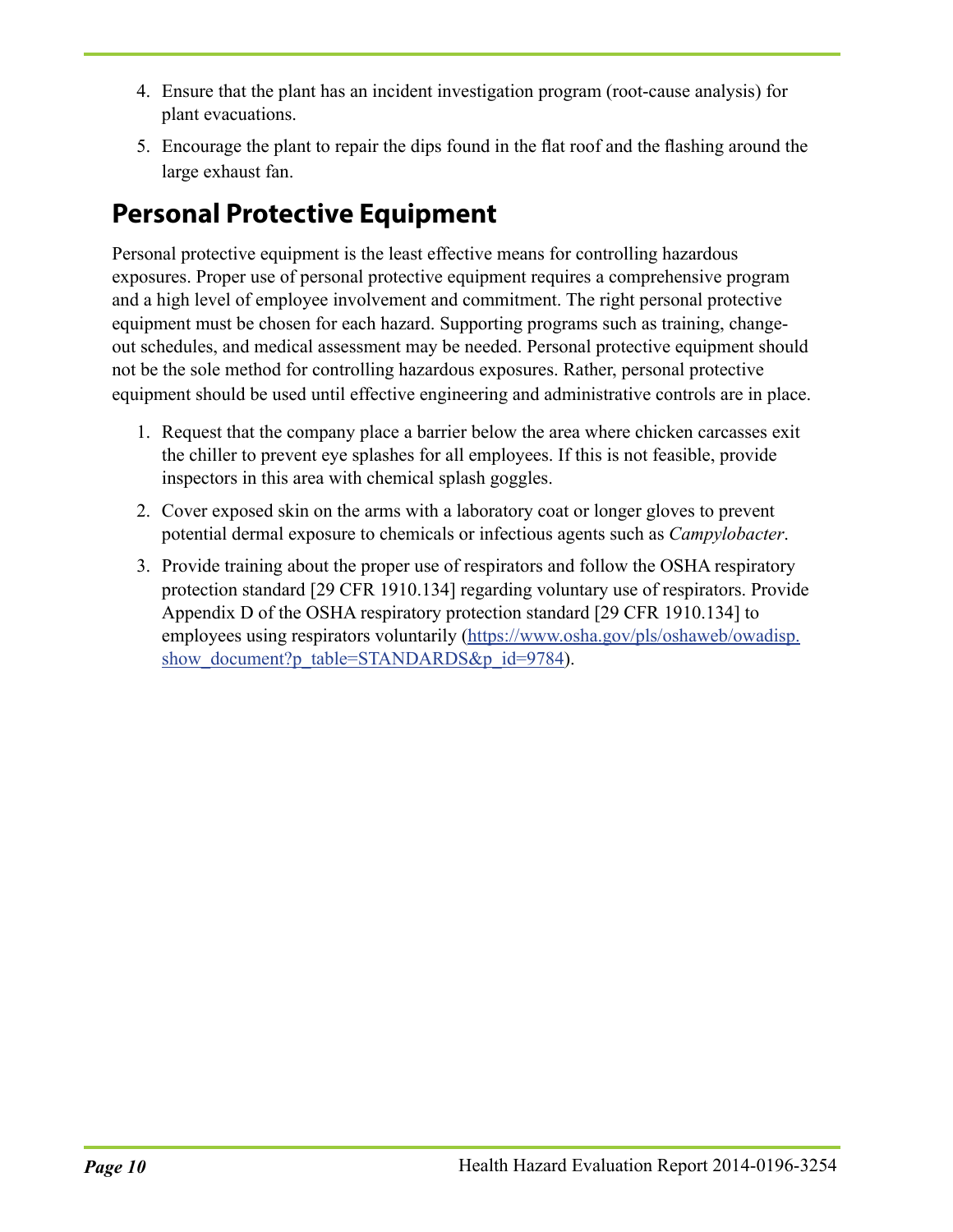## **Appendix A: Occupational Exposure Limits**

NIOSH investigators refer to mandatory (legally enforceable) and recommended OELs for chemical, physical, and biological agents when evaluating workplace hazards. OELs have been developed by federal agencies and safety and health organizations to prevent adverse health effects from workplace exposures. Generally, OELs suggest levels of exposure that most employees may be exposed to for up to 10 hours per day, 40 hours per week, for a working lifetime, without experiencing adverse health effects. However, not all employees will be protected if their exposures are maintained below these levels. Some may have adverse health effects because of individual susceptibility, a pre-existing medical condition, or a hypersensitivity (allergy). In addition, some hazardous substances act in combination with other exposures, with the general environment, or with medications or personal habits of the employee to produce adverse health effects. Most OELs address airborne exposures, but some substances can be absorbed directly through the skin and mucous membranes.

Most OELs are expressed as a time-weighted average (TWA) exposure. A TWA refers to the average exposure during a normal 8- to 10-hour workday. Some chemical substances and physical agents have recommended STEL or ceiling values. Unless otherwise noted, the STEL is a 15-minute TWA exposure. It should not be exceeded at any time during a workday. The ceiling limit should not be exceeded at any time.

In the United States, OELs have been established by federal agencies, professional organizations, state and local governments, and other entities. Some OELs are legally enforceable limits; others are recommendations.

- **●** The U.S. Department of Labor OSHA PELs (29 CFR 1910 [general industry]; 29 CFR 1926 [construction industry]; and 29 CFR 1917 [maritime industry]) are legal limits. These limits are enforceable in workplaces covered under the Occupational Safety and Health Act of 1970.
- **●** NIOSH RELs are recommendations based on a critical review of the scientific and technical information and the adequacy of methods to identify and control the hazard. NIOSH RELs are published in the *NIOSH Pocket Guide to Chemical Hazards* [NIOSH 2010]. NIOSH also recommends risk management practices (e.g., engineering controls, safe work practices, employee education/training, personal protective equipment, and exposure and medical monitoring) to minimize the risk of exposure and adverse health effects.
- **●** Other OELs commonly used and cited in the United States include the TLVs, which are recommended by ACGIH, a professional organization, and the workplace environmental exposure level (WEELs), which are recommended by the American Industrial Hygiene Association, another professional organization. The TLVs and WEELs are developed by committee members of these associations from a review of the published, peer-reviewed literature. These OELs are not consensus standards. TLVs are considered voluntary exposure guidelines for use by industrial hygienists and others trained in this discipline "to assist in the control of health hazards" [ACGIH 2015a]. WEELs have been established for some chemicals "when no other legal or authoritative limits exist" [AIHA 2015].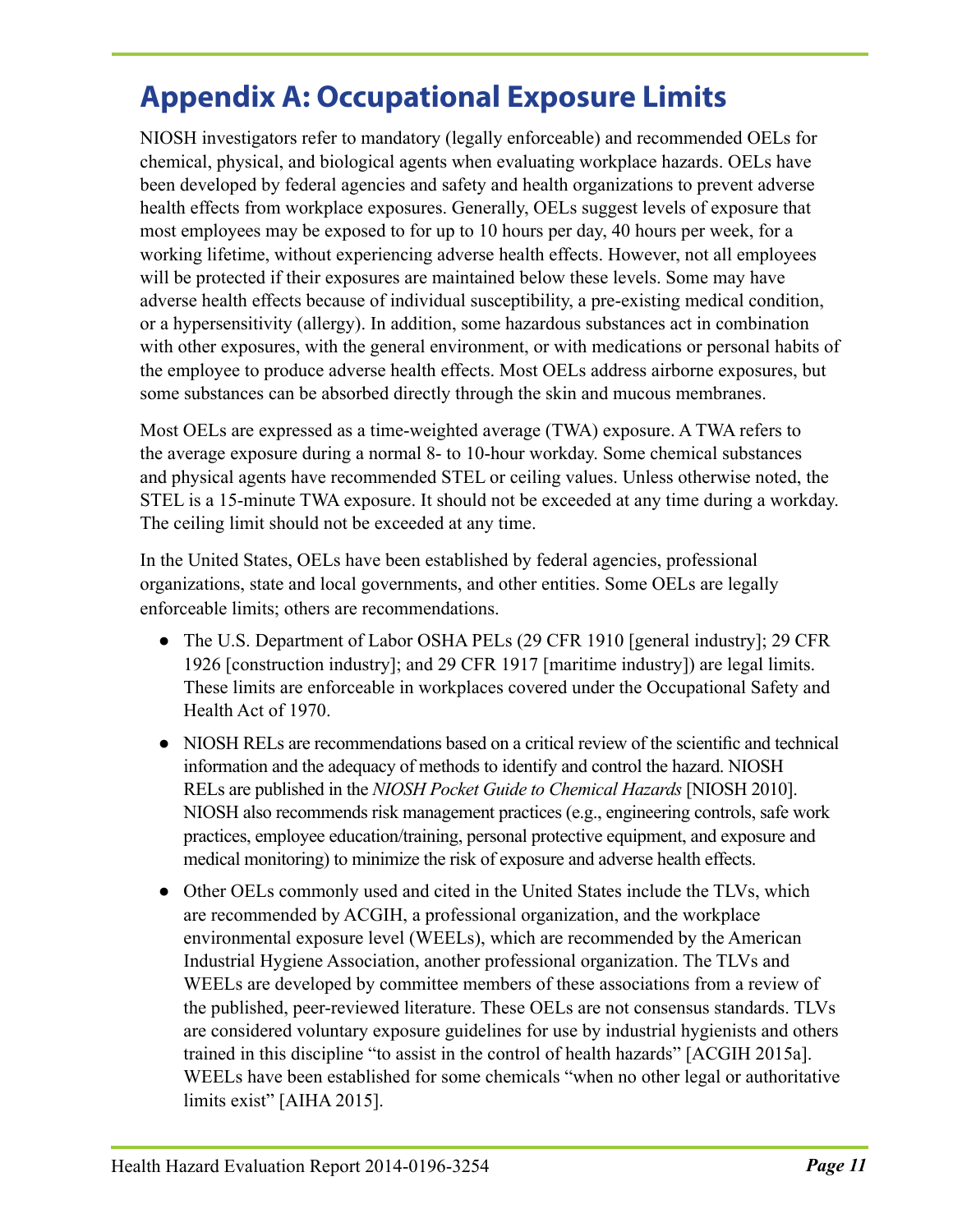Outside the United States, OELs have been established by various agencies and organizations and include legal and recommended limits. The Institut für Arbeitsschutz der Deutschen Gesetzlichen Unfallversicherung (Institute for Occupational Safety and Health of the German Social Accident Insurance) maintains a database of international OELs from European Union member states, Canada (Québec), Japan, Switzerland, and the United States. The database, available at <http://www.dguv.de/ifa/GESTIS/GESTIS-Stoffdatenbank/index-2.jsp>, contains international limits for more than 1,500 hazardous substances and is updated periodically.

OSHA requires an employer to furnish employees a place of employment free from recognized hazards that cause or are likely to cause death or serious physical harm [Occupational Safety and Health Act of 1970 (Public Law 91–596, sec.  $5(a)(1)$ ]. This is true in the absence of a specific OEL. It also is important to keep in mind that OELs may not reflect current health-based information.

When multiple OELs exist for a substance or agent, NIOSH investigators generally encourage employers to use the lowest OEL when making risk assessment and risk management decisions. NIOSH investigators also encourage use of the hierarchy of controls approach to eliminate or minimize workplace hazards. This includes, in order of preference, the use of (1) substitution or elimination of the hazardous agent, (2) engineering controls (e.g., local exhaust ventilation, process enclosure, dilution ventilation), (3) administrative controls (e.g., limiting time of exposure, employee training, work practice changes, medical surveillance), and (4) personal protective equipment (e.g., respiratory protection, gloves, eye protection, hearing protection). Control banding, a qualitative risk assessment and risk management tool, is a complementary approach to protecting employee health. Control banding focuses on how broad categories of risk should be managed. Information on control banding is available at [http://www.cdc.gov/niosh/topics/ctrlbanding/.](http://www.cdc.gov/niosh/topics/ctrlbanding/) This approach can be applied in situations where OELs have not been established or can be used to supplement existing OELs.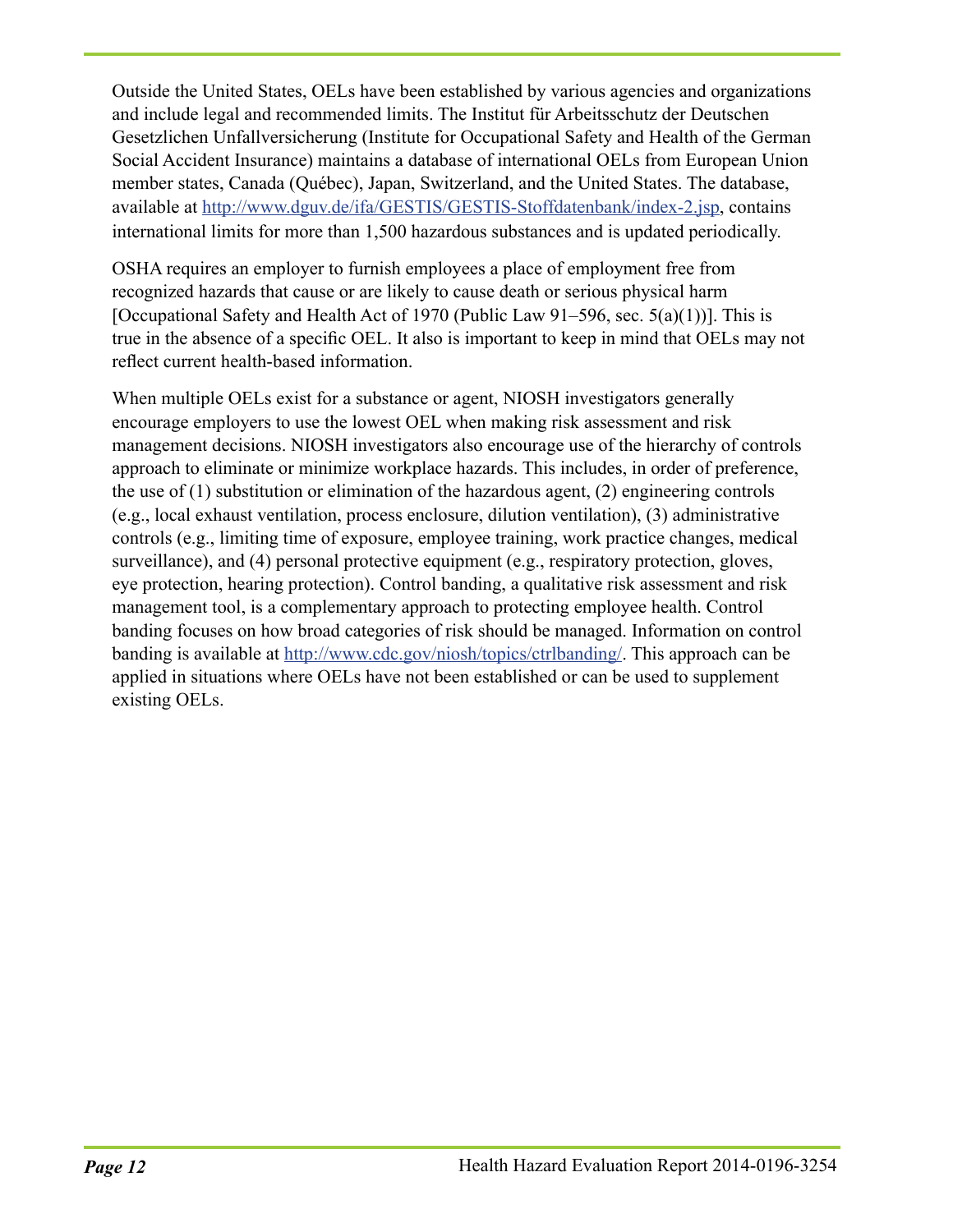## **References**

ACGIH [2011]. Documentation of the threshold limit values and biological exposure indices. Cincinnati, OH: American Conference of Governmental Industrial Hygienists.

ACGIH [2015a]. 2015 TLVs® and BEIs®: threshold limit values for chemical substances and physical agents and biological exposure indices. Cincinnati, OH: American Conference of Governmental Industrial Hygienists.

ACGIH [2015b]. Documentation of the threshold limit values and biological exposure indices: peracetic acid. Cincinnati, OH: American Conference of Governmental Industrial Hygienists.

AIHA [2015]. AIHA 2015 emergency response planning guidelines (ERPG) & workplace environmental exposure levels (WEEL) handbook. Fairfax, VA: American Industrial Hygiene Association.

CFR. Code of Federal Regulations. Washington, DC: U.S. Government Printing Office, Office of the Federal Register.

Cristofari-Marquand E, Kacel M, Milhe F, Magnan A, Lehucher-Michel MP [2007]. Asthma caused by peracetic acid-hydrogen peroxide mixture. J Occup Health *49*(2):155–158.

Hawley B, Casey ML, Cox-Ganser JM, Edwards N, Fedan KB, Cummings KJ [2016]. Notes from the field. Respiratory symptoms and skin irritation among hospital workers using a new disinfection product — Pennsylvania, 2015. MMWR *65*(15):400–401. [\[http://www.cdc.gov/](http://www.cdc.gov/mmwr/volumes/65/wr/mm6515a3.htm?s_cid=mm6515a3_e) [mmwr/volumes/65/wr/mm6515a3.htm?s\\_cid=mm6515a3\\_e](http://www.cdc.gov/mmwr/volumes/65/wr/mm6515a3.htm?s_cid=mm6515a3_e)]. Date accessed: May 2016.

Hecht G, Héry M, Hubert G, Subra I [2004]. Simultaneous sampling of peroxyacetic acid and hydrogen peroxide in workplace atmospheres. Ann Occup Hyg *48*(8):715–721.

Kaelin R, Kapanci Y, Tschopp J [1988]. Diffuse interstitial lung disease associated with hydrogen peroxide inhalation in a dairy worker. Am Rev Respir Dis *137*(5):1233–1235.

Mastrangelo G, Zanibellato R, Fedeli U, Fadda E, Lange JH [2005]. Exposure to hydrogen peroxide at TLV level does not induce lung function changes: a longitudinal study. Int J Environ Health Res *15*(4):313–317.

National Academies Press [2010]. Chapter 7: peracetic acid-acute exposure guideline levels. In: acute exposure guideline levels for selected airborne chemicals: volume 8. [[http://www.epa.gov/opptintr/aegl/pubs/peracetic\\_acid\\_final\\_volume8\\_2010.pdf](http://www.epa.gov/opptintr/aegl/pubs/peracetic_acid_final_volume8_2010.pdf)]. Date accessed: May 2016.

New Jersey Department of Health and Senior Services [2004]. Hazardous substance fact sheet: peroxyacetic acid. Trenton, NJ: New Jersey Department of Health and Senior Services. [[http://nj.gov/health/eoh/rtkweb/documents/fs/1482.pdf\]](http://nj.gov/health/eoh/rtkweb/documents/fs/1482.pdf). Date accessed: May 2016.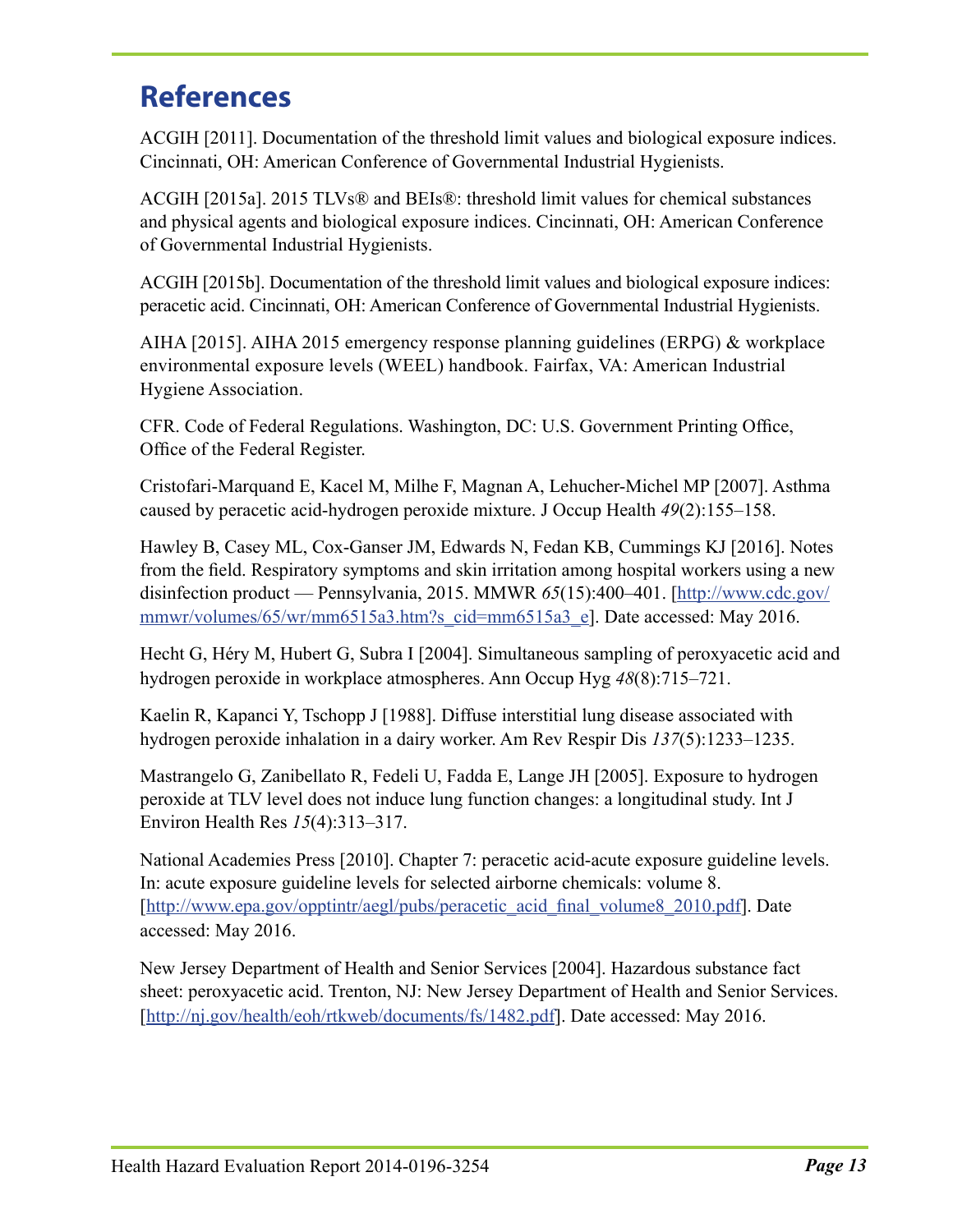NIOSH [2009]. Health hazard evaluation report: evaluation of worker exposures to peracetic acid-based sterilant during endoscope reprocessing, Buffalo, NY. By Sylvain D, Gibbins J. Cincinnati, OH: U.S. Department of Health and Human Services, Centers for Disease Control and Prevention, National Institute for Occupational Safety and Health, NIOSH HHE Report No. 2006-0298-3090.

NIOSH [2010]. NIOSH pocket guide to chemical hazards. Cincinnati, OH: U.S. Department of Health and Human Services, Centers for Disease Control and Prevention, National Institute for Occupational Safety and Health, DHHS (NIOSH) Publication No. 2010-168c. [[http://www.cdc.gov/niosh/npg/\]](http://www.cdc.gov/niosh/npg/). Date accessed: May 2016.

OSHA [2015]. Sampling and analytical methods. Salt Lake City, UT: U.S. Department of Labor, Occupational Safety and Health Administration, Salt Lake Technical Center. [\[https://](https://www.osha.gov/dts/sltc/methods/index.html)  [www.osha.gov/dts/sltc/methods/index.html\]](https://www.osha.gov/dts/sltc/methods/index.html). Date accessed: May 2016.

Pechacek N, Osorio M, Caudill J, Peterson B [2015]. Evaluation of the toxicity data for peracetic acid in deriving occupational exposure limits: a minireview. Toxicol Lett *233*(1):45–57.

USDA [2015]. Safe and suitable ingredients used in the production of meat, poultry, and egg products. Washington, DC: United States Department of Agriculture, Food Safety and Inspection Service. [[http://www.fsis.usda.gov/wps/wcm/connect/bab10e09-aefa-483b-8be8](http://www.fsis.usda.gov/wps/wcm/connect/bab10e09-aefa-483b-8be8-809a1f051d4c/7120.1.pdf?MOD=AJPERES) [809a1f051d4c/7120.1.pdf?MOD=AJPERES](http://www.fsis.usda.gov/wps/wcm/connect/bab10e09-aefa-483b-8be8-809a1f051d4c/7120.1.pdf?MOD=AJPERES)]. Date accessed: May 2016.

Virginia Department of Health [1994]. Acetic acid fact sheet. [[http://www.vdh.virginia.gov/](http://www.vdh.virginia.gov/epidemiology/DEE/PublicHealthToxicology/documents/pdf/aceticacid.PDF) [epidemiology/DEE/PublicHealthToxicology/documents/pdf/aceticacid.PDF](http://www.vdh.virginia.gov/epidemiology/DEE/PublicHealthToxicology/documents/pdf/aceticacid.PDF)]. Date accessed: May 2016.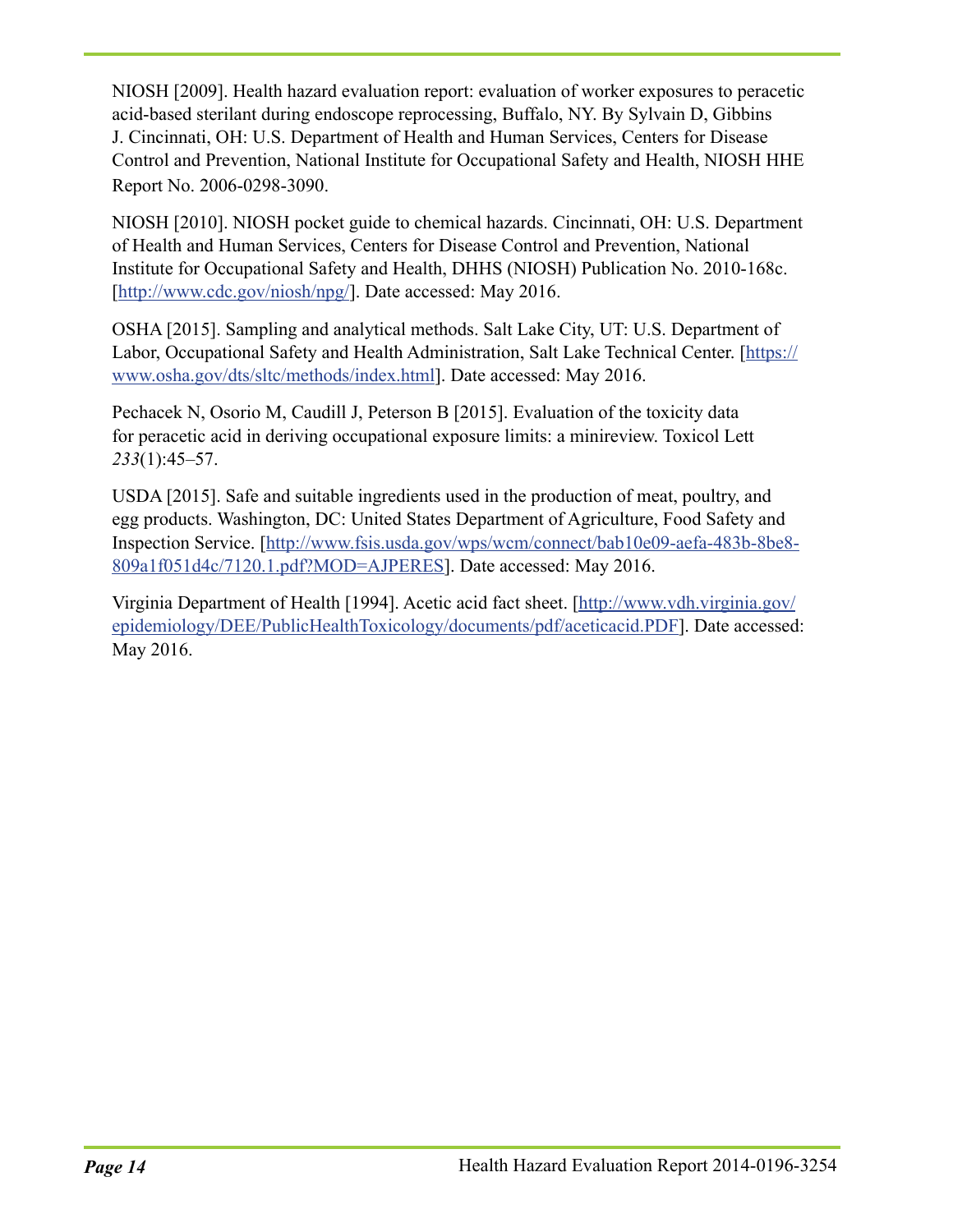Keywords: North American Industry Classification System 311615 (Poultry Processing), New York, peracetic acid, hydrogen peroxide, acetic acid, poultry inspection, evisceration, USDA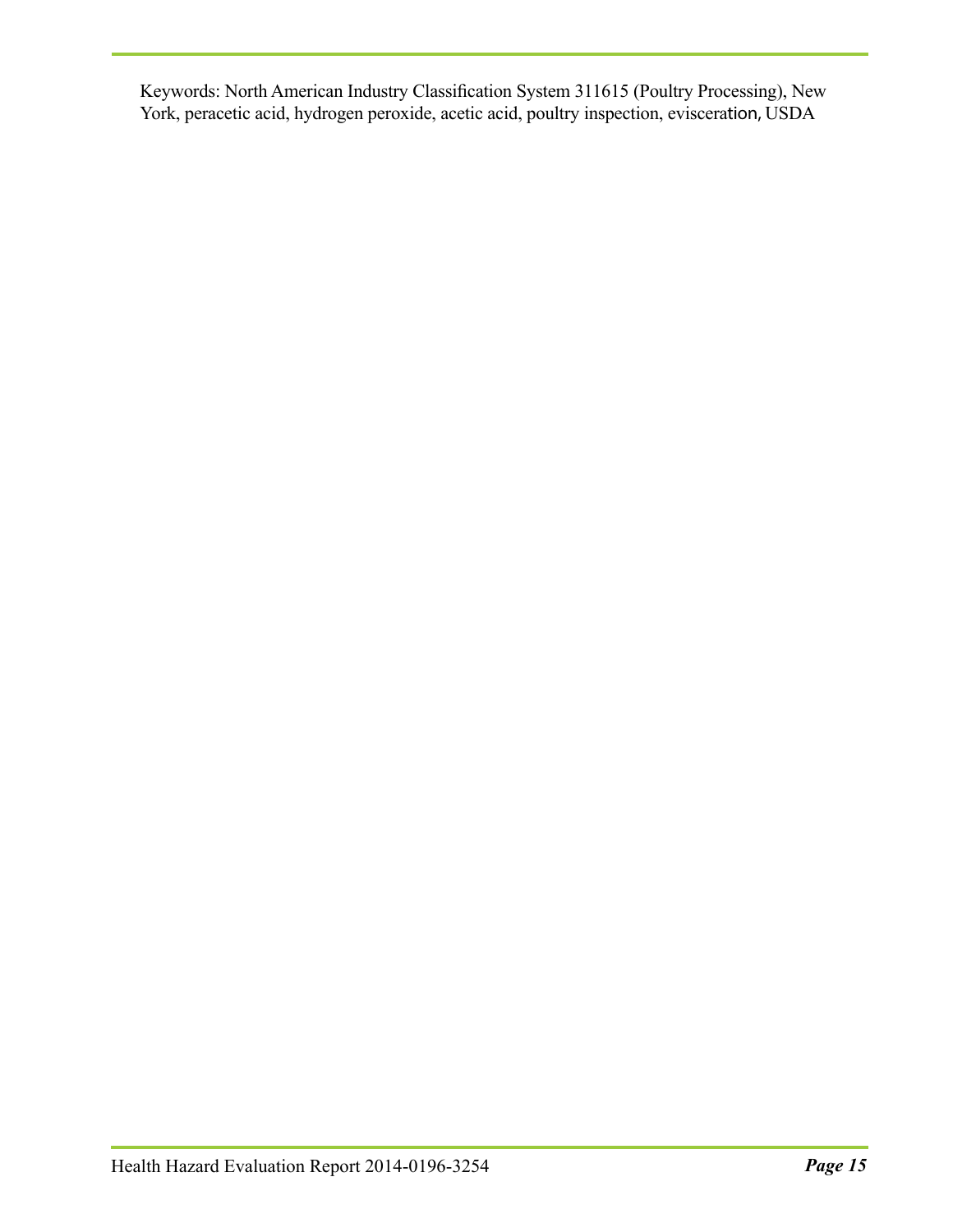**This page left intentionally blank**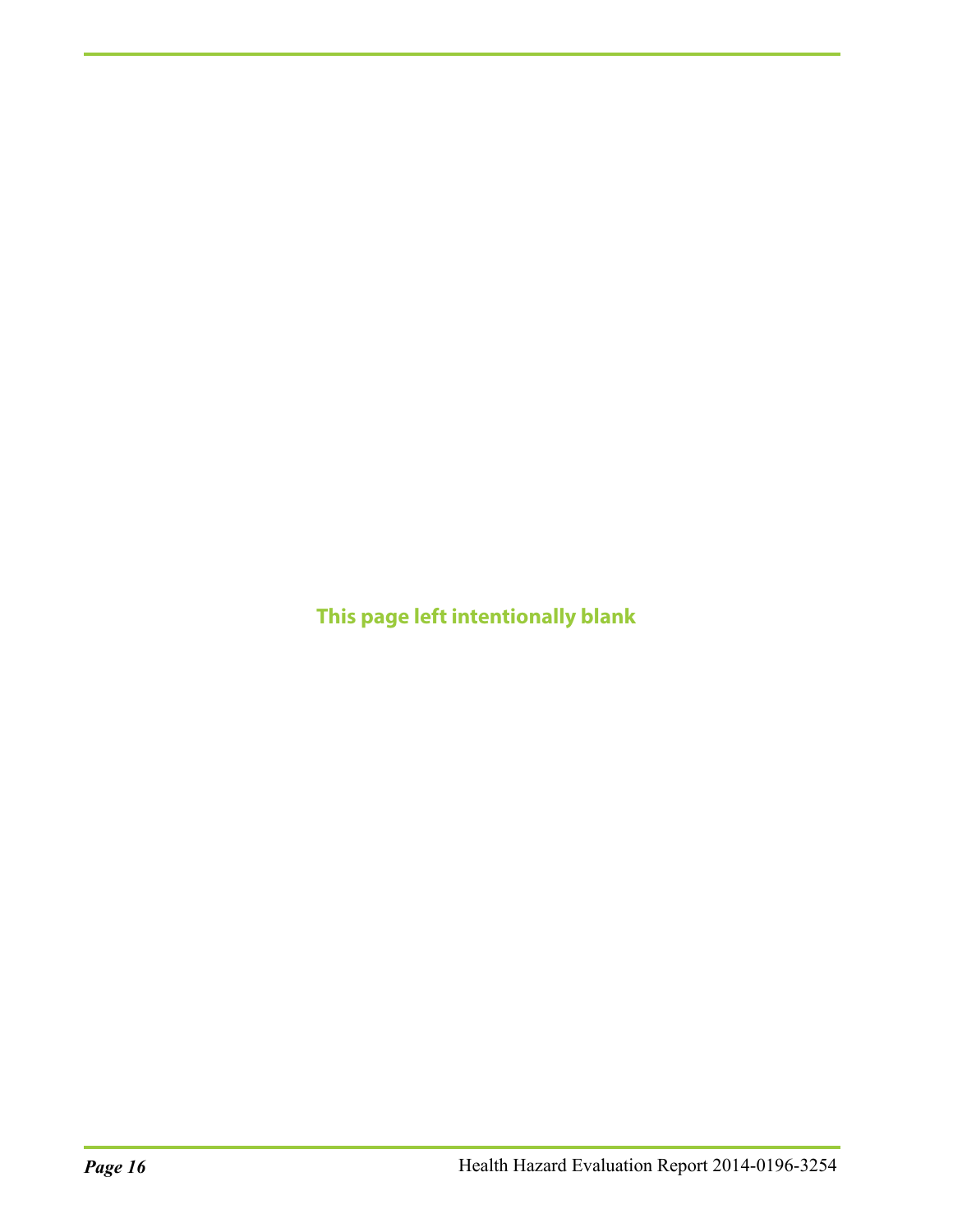The Health Hazard Evaluation Program investigates possible health hazards in the workplace under the authority of the Occupational Safety and Health Act of 1970 (29 U.S.C. § 669(a) (6)). The Health Hazard Evaluation Program also provides, upon request, technical assistance to federal, state, and local agencies to investigate occupational health hazards and to prevent occupational disease or injury. Regulations guiding the Program can be found in Title 42, Code of Federal Regulations, Part 85; Requests for Health Hazard Evaluations (42 CFR Part 85).

## **Disclaimer**

The recommendations in this report are made on the basis of the findings at the workplace evaluated and may not be applicable to other workplaces.

Mention of any company or product in this report does not constitute endorsement by NIOSH.

Citations to Web sites external to NIOSH do not constitute NIOSH endorsement of the sponsoring organizations or their programs or products. NIOSH is not responsible for the content of these Web sites. All Web addresses referenced in this document were accessible as of the publication date.

## **Acknowledgments**

Analytical Support: Bureau Veritas North America Desktop Publisher: Shawna Watts Editor: Ellen Galloway Industrial Hygiene Field Assistance: Karl Feldmann Logistics: Donnie Booher, Kevin Moore

## **Availability of Report**

Copies of this report have been sent to the employer, employees, and union at the facility. The state and local health department and the Occupational Safety and Health Administration Regional Office have also received a copy. This report is not copyrighted and may be freely reproduced.

This report is available at [http://www.cdc.gov/niosh/hhe/reports/pdfs/2014-0196-325](http://www.cdc.gov/niosh/hhe/reports/pdfs/2014-0196-3254.pdf)4.pdf.

#### **Recommended citation for this report:**

NIOSH [2016]. Health hazard evaluation report: assessment of peracetic acid exposure among federal poultry inspectors. By Burton NC, Gibbins J. Cincinnati, OH: U.S. Department of Health and Human Services, Centers for Disease Control and Prevention, National Institute for Occupational Safety and Health, NIOSH HHE Report No. 2014-0196-3254.